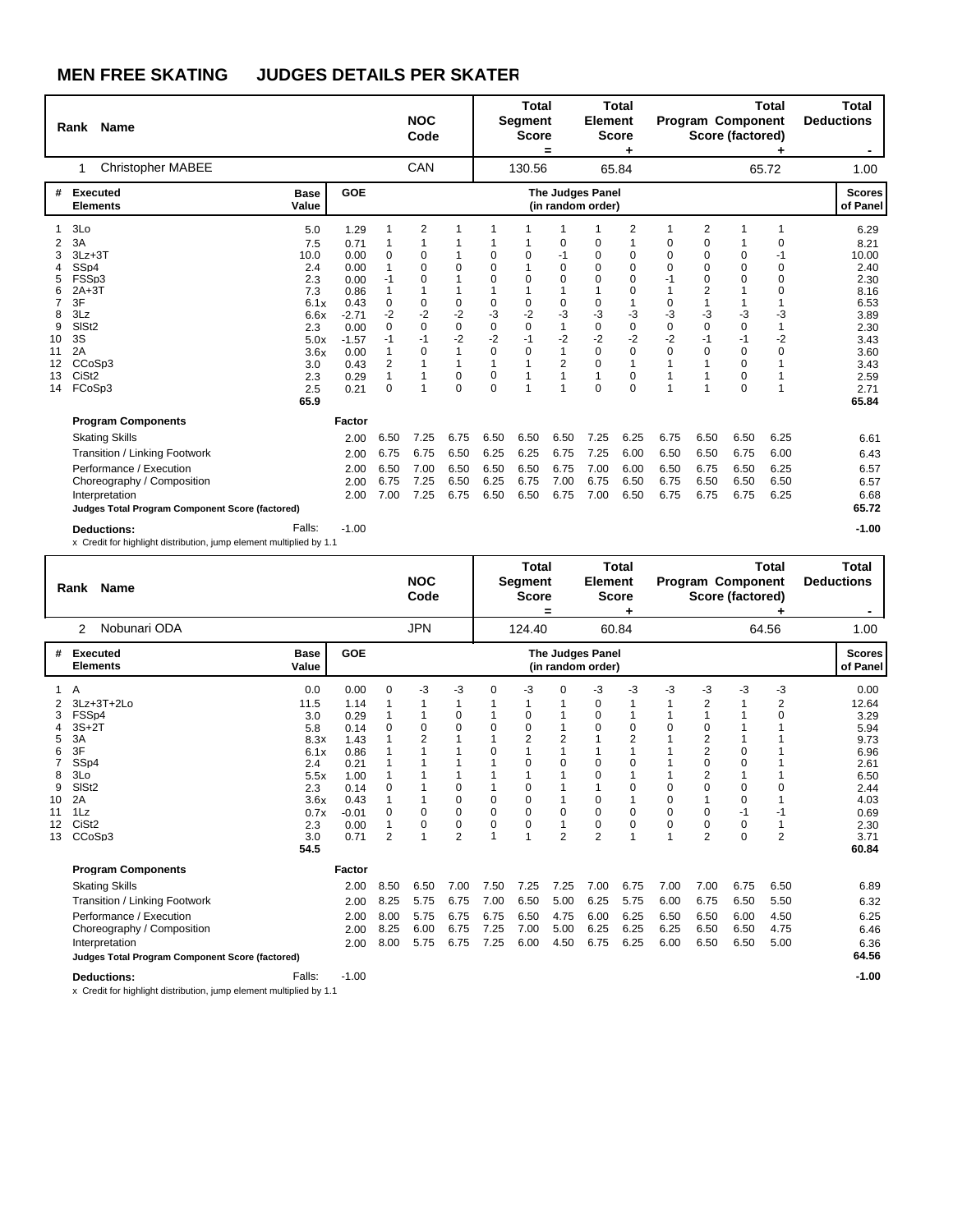|                                                                                      | Rank Name                                                                                                                                                                            |                                                                                                            |                                                                                                                 |                                                     | <b>NOC</b><br>Code                                                                                            |                                                               |                                                                                                      | <b>Total</b><br><b>Segment</b><br><b>Score</b>                                                                                       | =                                                                                                      | <b>Element</b>                                                                                          | <b>Total</b><br><b>Score</b><br>٠                                  |                                                                                                                       |                                                                                                     | Program Component<br>Score (factored)                                                                                | <b>Total</b>                                                                           | <b>Total</b><br><b>Deductions</b><br>$\blacksquare$                                                                    |
|--------------------------------------------------------------------------------------|--------------------------------------------------------------------------------------------------------------------------------------------------------------------------------------|------------------------------------------------------------------------------------------------------------|-----------------------------------------------------------------------------------------------------------------|-----------------------------------------------------|---------------------------------------------------------------------------------------------------------------|---------------------------------------------------------------|------------------------------------------------------------------------------------------------------|--------------------------------------------------------------------------------------------------------------------------------------|--------------------------------------------------------------------------------------------------------|---------------------------------------------------------------------------------------------------------|--------------------------------------------------------------------|-----------------------------------------------------------------------------------------------------------------------|-----------------------------------------------------------------------------------------------------|----------------------------------------------------------------------------------------------------------------------|----------------------------------------------------------------------------------------|------------------------------------------------------------------------------------------------------------------------|
|                                                                                      | <b>Scott SMITH</b><br>3                                                                                                                                                              |                                                                                                            |                                                                                                                 |                                                     | <b>USA</b>                                                                                                    |                                                               |                                                                                                      | 123.41                                                                                                                               |                                                                                                        |                                                                                                         | 64.29                                                              |                                                                                                                       |                                                                                                     |                                                                                                                      | 59.12                                                                                  | 0.00                                                                                                                   |
| #                                                                                    | <b>Executed</b><br><b>Elements</b>                                                                                                                                                   | <b>Base</b><br>Value                                                                                       | GOE                                                                                                             |                                                     |                                                                                                               |                                                               |                                                                                                      |                                                                                                                                      |                                                                                                        | The Judges Panel<br>(in random order)                                                                   |                                                                    |                                                                                                                       |                                                                                                     |                                                                                                                      |                                                                                        | <b>Scores</b><br>of Panel                                                                                              |
| 1<br>2<br>3<br>4<br>5<br>6<br>$\overline{7}$<br>8<br>9<br>10<br>11<br>12<br>13<br>14 | $3A+3T$<br>2S<br>3A<br>3 <sub>0</sub><br>CC <sub>o</sub> S <sub>p3</sub><br>2Lz<br>3F<br>$3T+2T+2T$<br>CoSp2<br>SSp3<br>SISt3<br>$3S+2T$<br>CiSt <sub>2</sub><br>FSSp3               | 11.5<br>1.3<br>7.5<br>5.0<br>3.0<br>1.9<br>6.1x<br>7.3x<br>2.1<br>1.8<br>3.1<br>6.4x<br>2.3<br>2.3<br>61.6 | 1.00<br>0.00<br>0.86<br>0.57<br>0.21<br>0.00<br>0.00<br>0.00<br>0.14<br>0.00<br>0.00<br>0.00<br>0.00<br>$-0.09$ | 1<br>0<br>1<br>1<br>1<br>0<br>1<br>1<br>0<br>0<br>1 | 0<br>0<br>$\Omega$<br>$\Omega$<br>$-1$<br>$\Omega$<br>$\Omega$<br>$\Omega$<br>$\Omega$<br>0<br>$\Omega$<br>-1 | 1<br>0<br>1<br>0<br>0<br>0<br>0<br>0<br>0<br>0<br>0<br>0<br>0 | 1<br>$\Omega$<br>$\Omega$<br>$\Omega$<br>$\Omega$<br>$\Omega$<br>0<br>$\Omega$<br>0<br>0<br>$\Omega$ | 0<br>1<br>$\mathbf 0$<br>$\mathbf 0$<br>$\Omega$<br>$\Omega$<br>$\Omega$<br>1<br>0<br>$\mathbf 0$<br>0<br>$\mathbf 0$<br>$\mathbf 0$ | $\Omega$<br>$\Omega$<br>$\Omega$<br>$\Omega$<br>$\Omega$<br>$\Omega$<br>$\Omega$<br>0<br>0<br>$\Omega$ | $\Omega$<br>$\Omega$<br>$\Omega$<br>$\Omega$<br>$\Omega$<br>$\Omega$<br>0<br>$\Omega$<br>0<br>0<br>$-1$ | 1<br>0<br>1<br>2<br>0<br>0<br>0<br>0<br>1<br>0<br>0<br>0<br>0<br>0 | 1<br>$\Omega$<br>$\Omega$<br>$\Omega$<br>$\Omega$<br>$\Omega$<br>$\Omega$<br>$\Omega$<br>$\Omega$<br>$\Omega$<br>$-1$ | $\overline{2}$<br>0<br>1<br>1<br>1<br>0<br>$\mathbf 0$<br>0<br>$\Omega$<br>0<br>0<br>0<br>0<br>$-1$ | 1<br>0<br>0<br>1<br>0<br>0<br>$\mathbf 0$<br>$\mathbf 0$<br>$\mathbf 0$<br>$\mathbf 0$<br>$\mathbf 0$<br>1<br>0<br>0 | 1<br>0<br>$\Omega$<br>$\Omega$<br>$\Omega$<br>$\Omega$<br>0<br>$\Omega$<br>0<br>0<br>0 | 12.50<br>1.30<br>8.36<br>5.57<br>3.21<br>1.90<br>6.10<br>7.30<br>2.24<br>1.80<br>3.10<br>6.40<br>2.30<br>2.21<br>64.29 |
|                                                                                      | <b>Program Components</b>                                                                                                                                                            |                                                                                                            | Factor                                                                                                          |                                                     |                                                                                                               |                                                               |                                                                                                      |                                                                                                                                      |                                                                                                        |                                                                                                         |                                                                    |                                                                                                                       |                                                                                                     |                                                                                                                      |                                                                                        |                                                                                                                        |
|                                                                                      | <b>Skating Skills</b><br>Transition / Linking Footwork<br>Performance / Execution<br>Choreography / Composition<br>Interpretation<br>Judges Total Program Component Score (factored) |                                                                                                            | 2.00<br>2.00<br>2.00<br>2.00<br>2.00                                                                            | 6.50<br>6.75<br>6.50<br>6.50<br>6.75                | 6.25<br>5.75<br>5.50<br>5.75<br>5.75                                                                          | 6.00<br>5.00<br>5.75<br>5.75<br>5.75                          | 6.00<br>6.00<br>6.25<br>6.00<br>6.00                                                                 | 5.50<br>5.75<br>6.00<br>6.00<br>6.00                                                                                                 | 6.00<br>6.00<br>5.50<br>6.00<br>5.50                                                                   | 5.75<br>5.50<br>6.00<br>6.00<br>5.75                                                                    | 6.50<br>6.25<br>6.50<br>6.50<br>6.25                               | 5.75<br>5.50<br>5.50<br>5.50<br>5.50                                                                                  | 5.25<br>5.00<br>4.75<br>5.00<br>4.75                                                                | 7.00<br>6.50<br>6.75<br>6.50<br>6.50                                                                                 | 6.00<br>5.75<br>6.00<br>5.75<br>5.75                                                   | 6.00<br>5.71<br>6.00<br>5.96<br>5.89<br>59.12                                                                          |
|                                                                                      | <b>Deductions:</b>                                                                                                                                                                   |                                                                                                            |                                                                                                                 |                                                     |                                                                                                               |                                                               |                                                                                                      |                                                                                                                                      |                                                                                                        |                                                                                                         |                                                                    |                                                                                                                       |                                                                                                     |                                                                                                                      |                                                                                        | 0.00                                                                                                                   |

x Credit for highlight distribution, jump element multiplied by 1.1

|        | <b>Name</b><br>Rank                             |                      |              |             | <b>NOC</b><br>Code |                  |          | <b>Total</b><br><b>Segment</b><br><b>Score</b> | =              | <b>Element</b>                        | Total<br><b>Score</b><br>÷ |          |                | <b>Program Component</b><br>Score (factored) | <b>Total</b>            | <b>Total</b><br><b>Deductions</b> |
|--------|-------------------------------------------------|----------------------|--------------|-------------|--------------------|------------------|----------|------------------------------------------------|----------------|---------------------------------------|----------------------------|----------|----------------|----------------------------------------------|-------------------------|-----------------------------------|
|        | Marc Andre CRAIG<br>4                           |                      |              |             | CAN                |                  |          | 120.50                                         |                |                                       | 57.28                      |          |                |                                              | 63.22                   | 0.00                              |
| #      | <b>Executed</b><br><b>Elements</b>              | <b>Base</b><br>Value | GOE          |             |                    |                  |          |                                                |                | The Judges Panel<br>(in random order) |                            |          |                |                                              |                         | <b>Scores</b><br>of Panel         |
|        | 3A                                              | 7.5                  | $-2.00$      | $-2$        | $-2$               | $-2$             | $-2$     | $-2$                                           | $-2$           | $-2$                                  | -3                         | $-2$     | $-2$           | $-2$                                         | $-2$                    | 5.50                              |
| 2      | 3Lo                                             | 5.0                  | $-1.00$      | $-1$        | $-1$               | $-1$             | $-1$     | $-1$                                           | -1             | $-1$                                  | $-1$                       | -1       | $-1$           | $-1$                                         | -1                      | 4.00                              |
| 3      | $3F+3T$                                         | 9.5                  | 0.86         | $\Omega$    |                    | 1                |          | 0                                              |                |                                       |                            |          | 1              | 0                                            | 1                       | 10.36                             |
| 4      | CCoSp3                                          | 3.0                  | 0.24         | $-1$        |                    | 0                |          | $-1$                                           |                | $\Omega$                              |                            | -1       | 1<br>1         | $-1$                                         | 0                       | 3.24                              |
| 5<br>6 | 3Lz<br>SIS <sub>t2</sub>                        | 6.0<br>2.3           | 0.14<br>0.14 |             | O                  | $\mathbf 0$<br>0 | 0        | 1                                              | -1             | $\Omega$                              | 0<br>0                     | $\Omega$ | 0              | 0<br>$\mathbf 0$                             | $\mathbf 0$<br>$\Omega$ | 6.14<br>2.44                      |
|        | SS <sub>p3</sub>                                | 1.8                  | 0.14         |             |                    | 0                | 0        | 0                                              |                | $\Omega$                              | 0                          | 0        | 1              | 0                                            |                         | 1.94                              |
| 8      | $2A+2T$                                         | 5.1x                 | 0.00         | $\Omega$    | $\Omega$           | 0                | $\Omega$ | 0                                              |                | $\Omega$                              | 0                          | $\Omega$ | 0              | $\mathbf 0$                                  | $\Omega$                | 5.10                              |
| 9      | 2S                                              | 1.4x                 | 0.00         | $\Omega$    | $\Omega$           | $\mathbf 0$      | 0        | 0                                              | 0              | $\Omega$                              | 0                          | 0        | 0              | $\mathbf 0$                                  | 0                       | 1.40                              |
| 10     | FSS <sub>D2</sub>                               | 2.0                  | 0.00         | $\mathbf 0$ | $\Omega$           | $-1$             | 0        | 1                                              | $\Omega$       | $\Omega$                              | 0                          | $\Omega$ | 0              | $\mathbf 0$                                  | $\Omega$                | 2.00                              |
| 11     | CiSt <sub>2</sub>                               | 2.3                  | 0.29         | $-1$        | 0                  | 0                | 1        | 1                                              | 1              |                                       | 0                          | $\Omega$ | 1              | 0                                            |                         | 2.59                              |
| 12     | 3F                                              | 6.1x                 | 0.43         | $\Omega$    | $\Omega$           | $\Omega$         | 0        | 1                                              | $\overline{1}$ | $\Omega$                              | 1                          | $\Omega$ | $\overline{2}$ | 1                                            | $\Omega$                | 6.53                              |
| 13     | 3T                                              | 4.4x                 | $-1.00$      | $-1$        | -1                 | $-1$             | 0        | $-1$                                           | -1             | $-1$                                  | $-1$                       | $-1$     | $-1$           | $-1$                                         | $-1$                    | 3.40                              |
| 14     | FCoSp3                                          | 2.5                  | 0.14         | $-1$        |                    | $\mathbf 0$      | $\Omega$ | $\mathbf 0$                                    | $\overline{1}$ | 1                                     | $\Omega$                   | $\Omega$ | 1              | $\Omega$                                     | 0                       | 2.64                              |
|        |                                                 | 58.9                 |              |             |                    |                  |          |                                                |                |                                       |                            |          |                |                                              |                         | 57.28                             |
|        | <b>Program Components</b>                       |                      | Factor       |             |                    |                  |          |                                                |                |                                       |                            |          |                |                                              |                         |                                   |
|        | <b>Skating Skills</b>                           |                      | 2.00         | 6.25        | 6.75               | 6.25             | 6.50     | 6.00                                           | 6.25           | 6.25                                  | 6.25                       | 6.00     | 6.25           | 6.50                                         | 6.00                    | 6.29                              |
|        | Transition / Linking Footwork                   |                      | 2.00         | 6.00        | 6.25               | 6.00             | 6.50     | 6.00                                           | 6.75           | 6.50                                  | 6.00                       | 5.50     | 6.25           | 6.50                                         | 6.00                    | 6.21                              |
|        | Performance / Execution                         |                      | 2.00         | 6.00        | 6.50               | 6.00             | 6.75     | 6.25                                           | 6.50           | 6.50                                  | 6.25                       | 5.75     | 6.25           | 6.50                                         | 6.25                    | 6.36                              |
|        | Choreography / Composition                      |                      | 2.00         | 6.25        | 6.50               | 6.00             | 6.25     | 6.25                                           | 6.75           | 6.50                                  | 6.25                       | 6.00     | 6.00           | 6.75                                         | 6.50                    | 6.32                              |
|        | Interpretation                                  |                      | 2.00         | 6.25        | 6.75               | 6.25             | 6.50     | 6.25                                           | 6.25           | 6.75                                  | 6.25                       | 5.75     | 6.25           | 6.50                                         | 6.50                    | 6.43                              |
|        | Judges Total Program Component Score (factored) |                      |              |             |                    |                  |          |                                                |                |                                       |                            |          |                |                                              |                         | 63.22                             |
|        |                                                 |                      |              |             |                    |                  |          |                                                |                |                                       |                            |          |                |                                              |                         |                                   |
|        | <b>Deductions:</b>                              |                      |              |             |                    |                  |          |                                                |                |                                       |                            |          |                |                                              |                         | 0.00                              |

 $\mathbf l$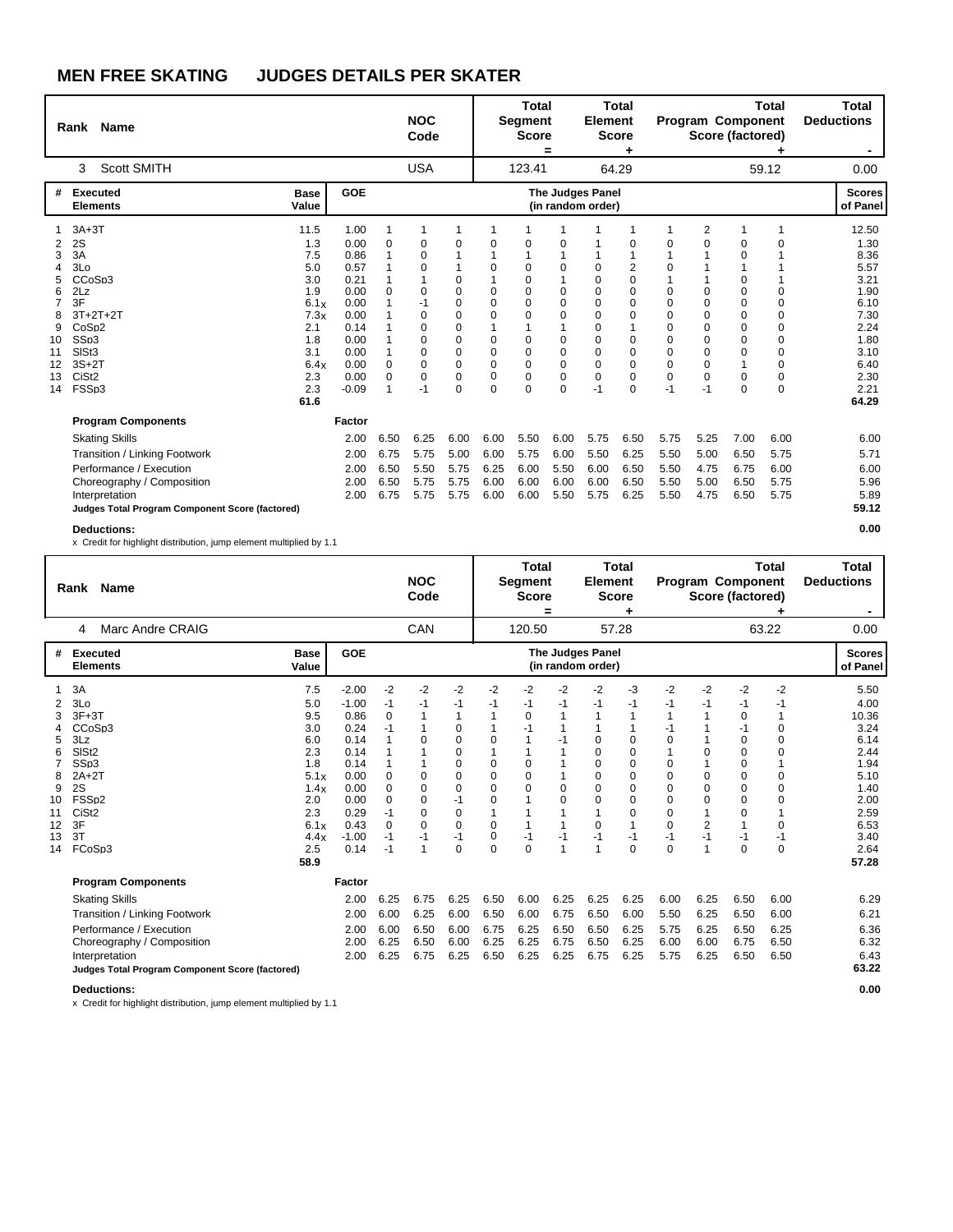|                                                   | Rank Name                                                                                                                                                   |                                                                                     |                                                                                                 |                                                                                | <b>NOC</b><br>Code                                                |                                                                                        |                                                                                                        | <b>Total</b><br>Segment<br><b>Score</b>                                                             | =                                                       | <b>Element</b><br><b>Score</b>                                          | <b>Total</b>                                                                                                            |                                                                 |                                                                                                  | <b>Program Component</b><br>Score (factored)                                    | Total                                                                         | Total<br><b>Deductions</b><br>۰.                                                              |
|---------------------------------------------------|-------------------------------------------------------------------------------------------------------------------------------------------------------------|-------------------------------------------------------------------------------------|-------------------------------------------------------------------------------------------------|--------------------------------------------------------------------------------|-------------------------------------------------------------------|----------------------------------------------------------------------------------------|--------------------------------------------------------------------------------------------------------|-----------------------------------------------------------------------------------------------------|---------------------------------------------------------|-------------------------------------------------------------------------|-------------------------------------------------------------------------------------------------------------------------|-----------------------------------------------------------------|--------------------------------------------------------------------------------------------------|---------------------------------------------------------------------------------|-------------------------------------------------------------------------------|-----------------------------------------------------------------------------------------------|
|                                                   | Yasuharu NANRI<br>5                                                                                                                                         |                                                                                     |                                                                                                 |                                                                                | <b>JPN</b>                                                        |                                                                                        |                                                                                                        | 115.42                                                                                              |                                                         |                                                                         | 60.26                                                                                                                   |                                                                 |                                                                                                  |                                                                                 | 55.16                                                                         | 0.00                                                                                          |
| #                                                 | <b>Executed</b><br><b>Elements</b>                                                                                                                          | <b>Base</b><br>Value                                                                | <b>GOE</b>                                                                                      |                                                                                |                                                                   |                                                                                        |                                                                                                        |                                                                                                     |                                                         | <b>The Judges Panel</b><br>(in random order)                            |                                                                                                                         |                                                                 |                                                                                                  |                                                                                 |                                                                               | <b>Scores</b><br>of Panel                                                                     |
| 2<br>3<br>4<br>5<br>6<br>8<br>9<br>10<br>11<br>12 | $3A+3T$<br>3F<br>2Lo<br>FSSp3<br>1Lz<br>3A<br>$3Lz + 2T$<br>FSS <sub>p2</sub><br>SIS <sub>t2</sub><br>3S<br>CCoSp2<br>CiSt <sub>2</sub>                     | 11.5<br>5.5<br>1.5<br>2.3<br>0.6<br>7.5<br>8.0x<br>2.0<br>2.3<br>5.0x<br>2.5<br>2.3 | 1.00<br>1.29<br>0.00<br>0.00<br>$-0.11$<br>0.43<br>0.14<br>0.00<br>0.21<br>0.86<br>0.00<br>0.14 | 1<br>0<br>0<br>$\Omega$<br>2<br>1<br>$\Omega$<br>1<br>$\overline{2}$<br>0<br>1 | 1<br>2<br>0<br>0<br>$-2$<br>$\Omega$<br>$\Omega$<br>0<br>$\Omega$ | 1<br>0<br>0<br>0<br>1<br>$\mathbf 0$<br>$\Omega$<br>$\Omega$<br>$\mathbf{1}$<br>0<br>0 | -1<br>0<br>$\mathbf 0$<br>$-2$<br>$\mathbf 0$<br>$\mathbf 0$<br>$\Omega$<br>1<br>$\mathbf 0$<br>0<br>1 | $\mathbf 0$<br>$\mathbf 0$<br>$-2$<br>1<br>1<br>$\Omega$<br>$\Omega$<br>$\overline{1}$<br>$-1$<br>0 | $\Omega$<br>$-1$<br>$\Omega$<br>$\Omega$<br>0<br>0<br>1 | 0<br>0<br>$\mathbf 0$<br>$\mathbf 0$<br>$\Omega$<br>$\Omega$<br>0<br>-1 | 1<br>2<br>$\mathbf 0$<br>0<br>$-1$<br>$\mathbf 0$<br>$\mathbf 0$<br>$\mathbf 0$<br>$\mathbf 0$<br>1<br>0<br>$\mathbf 0$ | 1<br>0<br>$\Omega$<br>-2<br>0<br>$\Omega$<br>0<br>$\Omega$<br>0 | 1<br>2<br>$\mathbf 0$<br>0<br>-1<br>1<br>$\Omega$<br>$\Omega$<br>$\mathbf 0$<br>$\mathbf 0$<br>1 | 0<br>0<br>$-1$<br>$\mathbf 0$<br>1<br>$\mathbf 0$<br>$\mathbf 0$<br>0<br>0<br>0 | $\Omega$<br>0<br>$\Omega$<br>-1<br>0<br>$\Omega$<br>$\Omega$<br>0<br>$\Omega$ | 12.50<br>6.79<br>1.50<br>2.30<br>0.49<br>7.93<br>8.14<br>2.00<br>2.51<br>5.86<br>2.50<br>2.44 |
| 13<br>14                                          | 2A<br>FCoSp1<br><b>Program Components</b><br><b>Skating Skills</b>                                                                                          | 3.6x<br>1.7<br>56.3                                                                 | 0.00<br>0.00<br>Factor<br>2.00                                                                  | 1<br>1<br>6.00                                                                 | $\Omega$<br>$\mathbf 0$<br>6.00                                   | 0<br>0<br>5.75                                                                         | 0<br>$\mathbf 0$<br>5.50                                                                               | 0<br>$\mathbf 0$<br>5.50                                                                            | $-1$<br>$\mathbf 0$<br>5.75                             | 0<br>$\Omega$<br>6.25                                                   | 0<br>$\mathbf 0$<br>6.00                                                                                                | 0<br>$\Omega$<br>5.50                                           | 0<br>$\mathbf 0$<br>6.00                                                                         | 0<br>0<br>5.50                                                                  | 0<br>$-1$<br>5.25                                                             | 3.60<br>1.70<br>60.26<br>5.75                                                                 |
|                                                   | Transition / Linking Footwork<br>Performance / Execution<br>Choreography / Composition<br>Interpretation<br>Judges Total Program Component Score (factored) |                                                                                     | 2.00<br>2.00<br>2.00<br>2.00                                                                    | 5.00<br>5.25<br>5.25<br>5.50                                                   | 5.50<br>5.25<br>5.50<br>5.50                                      | 5.50<br>5.75<br>5.50<br>5.50                                                           | 5.25<br>5.50<br>5.25<br>5.50                                                                           | 4.75<br>5.50<br>5.25<br>5.00                                                                        | 5.50<br>5.25<br>5.25<br>5.00                            | 6.00<br>6.50<br>6.50<br>6.50                                            | 5.50<br>6.00<br>5.50<br>5.50                                                                                            | 5.25<br>5.25<br>5.50<br>5.50                                    | 5.50<br>6.00<br>5.50<br>5.75                                                                     | 5.25<br>5.25<br>5.50<br>5.25                                                    | 5.00<br>4.75<br>4.75<br>5.00                                                  | 5.36<br>5.61<br>5.43<br>5.43<br>55.16                                                         |
|                                                   | <b>Deductions:</b>                                                                                                                                          |                                                                                     |                                                                                                 |                                                                                |                                                                   |                                                                                        |                                                                                                        |                                                                                                     |                                                         |                                                                         |                                                                                                                         |                                                                 |                                                                                                  |                                                                                 |                                                                               | 0.00                                                                                          |

x Credit for highlight distribution, jump element multiplied by 1.1

|                                           | Rank Name                                                                                                                                                                            |                                                                                                            |                                                                                                              |                                                                    | <b>NOC</b><br>Code                                                                       |                                                                                               |                                                                                             | <b>Total</b><br>Segment<br><b>Score</b>                                                                                                                   | =                                          | <b>Element</b>                                                                                                                 | <b>Total</b><br><b>Score</b>                                                |                                                                                                        |                                                                                                      | <b>Program Component</b><br>Score (factored)                                                           | <b>Total</b>                                                                       | <b>Total</b><br><b>Deductions</b>                                                                                     |
|-------------------------------------------|--------------------------------------------------------------------------------------------------------------------------------------------------------------------------------------|------------------------------------------------------------------------------------------------------------|--------------------------------------------------------------------------------------------------------------|--------------------------------------------------------------------|------------------------------------------------------------------------------------------|-----------------------------------------------------------------------------------------------|---------------------------------------------------------------------------------------------|-----------------------------------------------------------------------------------------------------------------------------------------------------------|--------------------------------------------|--------------------------------------------------------------------------------------------------------------------------------|-----------------------------------------------------------------------------|--------------------------------------------------------------------------------------------------------|------------------------------------------------------------------------------------------------------|--------------------------------------------------------------------------------------------------------|------------------------------------------------------------------------------------|-----------------------------------------------------------------------------------------------------------------------|
|                                           | Matthew SAVOIE<br>6                                                                                                                                                                  |                                                                                                            |                                                                                                              |                                                                    | <b>USA</b>                                                                               |                                                                                               |                                                                                             | 114.51                                                                                                                                                    |                                            |                                                                                                                                | 46.09                                                                       |                                                                                                        |                                                                                                      |                                                                                                        | 68.42                                                                              | 0.00                                                                                                                  |
| #                                         | <b>Executed</b><br><b>Elements</b>                                                                                                                                                   | <b>Base</b><br>Value                                                                                       | GOE                                                                                                          |                                                                    |                                                                                          |                                                                                               |                                                                                             |                                                                                                                                                           |                                            | <b>The Judges Panel</b><br>(in random order)                                                                                   |                                                                             |                                                                                                        |                                                                                                      |                                                                                                        |                                                                                    | <b>Scores</b><br>of Panel                                                                                             |
| 5<br>8<br>9<br>10<br>11<br>12<br>13<br>14 | 2Lo<br>$3A+2T$<br>3F+2T+1Lo<br>CiSt <sub>3</sub><br>2S<br>CoSp3<br>SS <sub>D4</sub><br>2A<br>SISt <sub>3</sub><br>FSSp3<br>1Lz<br>2Lz<br>CCoSp3<br>2T                                | 1.5<br>8.8<br>7.3<br>3.1<br>1.3<br>2.5<br>2.4<br>3.6x<br>3.1<br>2.3<br>0.7x<br>2.1x<br>3.0<br>1.4x<br>43.1 | 0.00<br>1.00<br>0.00<br>0.43<br>0.00<br>0.29<br>0.21<br>0.14<br>0.21<br>0.21<br>0.00<br>0.00<br>0.50<br>0.00 | 0<br>0<br>0<br>1<br>$\overline{2}$<br>2<br>0<br>$\Omega$<br>1<br>0 | $\Omega$<br>0<br>$\Omega$<br>$\Omega$<br>$\mathbf 0$<br>$\Omega$<br>$\Omega$<br>$\Omega$ | 0<br>0<br>$\Omega$<br>0<br>0<br>1<br>$\mathbf 0$<br>$\mathbf 0$<br>$\overline{2}$<br>$\Omega$ | $\Omega$<br>0<br>0<br>$\Omega$<br>$\Omega$<br>0<br>0<br>0<br>0<br>$\Omega$<br>1<br>$\Omega$ | $\Omega$<br>0<br>$\overline{\mathbf{c}}$<br>$\mathbf 0$<br>$\overline{2}$<br>$\mathbf 0$<br>0<br>1<br>$\mathbf 0$<br>$\Omega$<br>$\mathbf{1}$<br>$\Omega$ | $\Omega$<br>0<br>2<br>$\Omega$<br>$\Omega$ | $\Omega$<br>0<br>0<br>$\mathbf 0$<br>$\Omega$<br>$\Omega$<br>0<br>0<br>0<br>$\Omega$<br>$\Omega$<br>$\overline{ }$<br>$\Omega$ | 0<br>0<br>1<br>0<br>0<br>0<br>0<br>1<br>0<br>0<br>$\Omega$<br>1<br>$\Omega$ | 0<br>0<br>$\Omega$<br>$\Omega$<br>$\Omega$<br>$\Omega$<br>$\Omega$<br>$\Omega$<br>$\Omega$<br>$\Omega$ | $\mathbf 0$<br>2<br>$\mathbf 0$<br>0<br>0<br>1<br>0<br>0<br>0<br>0<br>0<br>$\Omega$<br>1<br>$\Omega$ | 0<br>0<br>1<br>$\mathbf 0$<br>$\Omega$<br>$\mathbf 0$<br>$\overline{1}$<br>-1<br>$\Omega$<br>1<br>$-2$ | $\mathbf 0$<br>0<br>$\overline{2}$<br>$\overline{2}$<br>$\overline{2}$<br>$\Omega$ | 1.50<br>9.80<br>7.30<br>3.53<br>1.30<br>2.79<br>2.61<br>3.74<br>3.31<br>2.51<br>0.70<br>2.10<br>3.50<br>1.40<br>46.09 |
|                                           | <b>Program Components</b>                                                                                                                                                            |                                                                                                            | Factor                                                                                                       |                                                                    |                                                                                          |                                                                                               |                                                                                             |                                                                                                                                                           |                                            |                                                                                                                                |                                                                             |                                                                                                        |                                                                                                      |                                                                                                        |                                                                                    |                                                                                                                       |
|                                           | <b>Skating Skills</b><br>Transition / Linking Footwork<br>Performance / Execution<br>Choreography / Composition<br>Interpretation<br>Judges Total Program Component Score (factored) |                                                                                                            | 2.00<br>2.00<br>2.00<br>2.00<br>2.00                                                                         | 6.75<br>6.75<br>6.50<br>6.75<br>6.75                               | 6.25<br>6.00<br>6.25<br>6.00<br>6.00                                                     | 7.25<br>7.00<br>7.25<br>7.25<br>7.25                                                          | 7.50<br>7.25<br>7.25<br>7.25<br>7.25                                                        | 7.50<br>7.50<br>7.25<br>7.25<br>7.50                                                                                                                      | 6.75<br>7.00<br>7.00<br>6.75<br>7.25       | 6.75<br>6.50<br>6.75<br>6.50<br>6.75                                                                                           | 6.25<br>6.50<br>6.00<br>6.50<br>6.75                                        | 7.50<br>7.25<br>7.25<br>7.25<br>7.50                                                                   | 6.25<br>5.75<br>6.00<br>6.00<br>6.25                                                                 | 6.75<br>7.00<br>6.50<br>7.00<br>7.00                                                                   | 7.25<br>7.50<br>7.25<br>7.75<br>7.75                                               | 6.86<br>6.82<br>6.75<br>6.82<br>6.96<br>68.42                                                                         |

**Deductions: 0.00**

 $\mathbf l$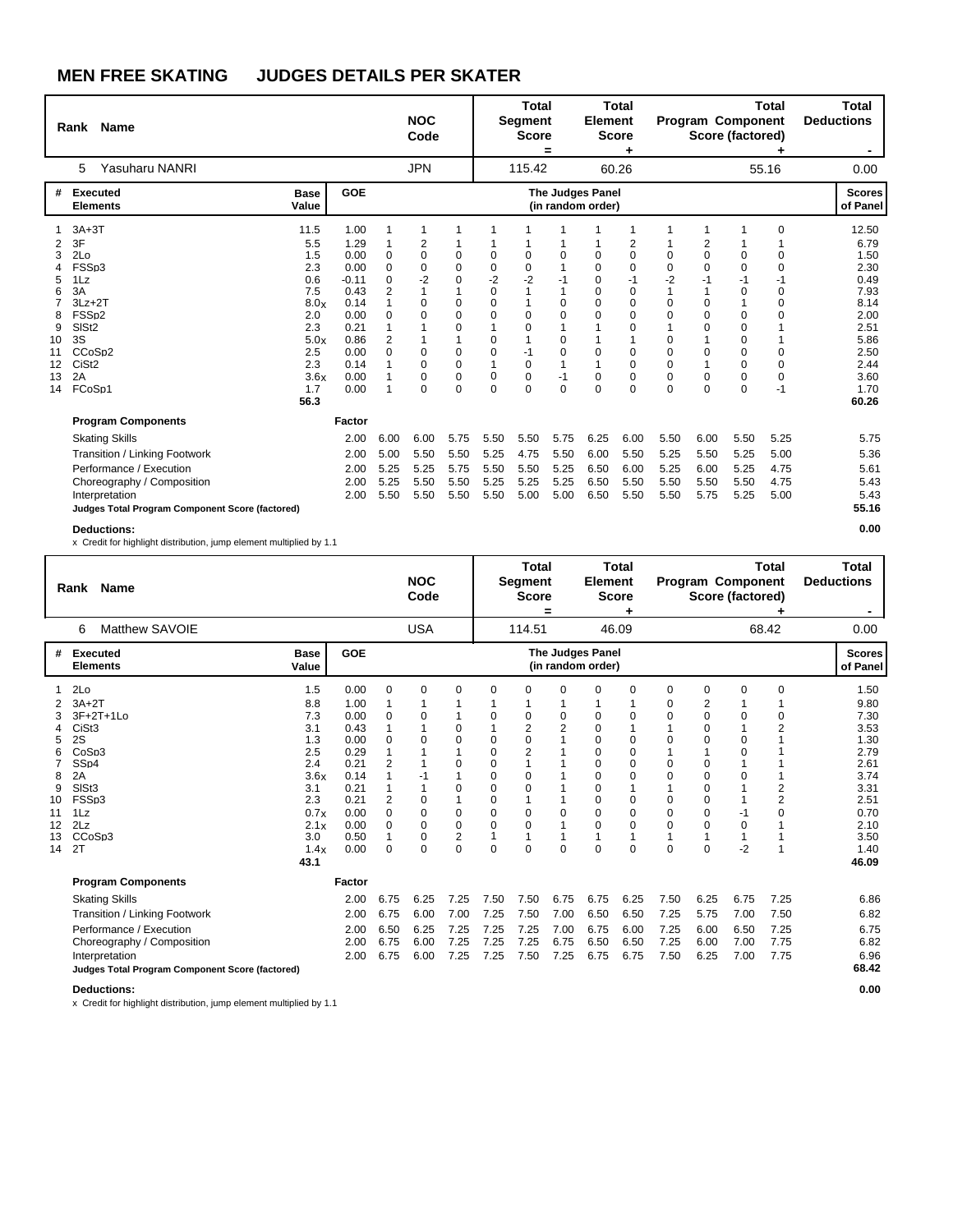|                                                                                 | Rank Name                                                                                                                                                                            |                                                                                                            |                                                                                                                          |                                                                                                                          | <b>NOC</b><br>Code                                                                    |                                                                                                           |                                                                                                                      | <b>Total</b><br><b>Segment</b><br><b>Score</b>                                                                                                    | =                                                                                                                             | <b>Element</b>                                                                                | <b>Total</b><br><b>Score</b><br>٠                                                     |                                                                                                                                   |                                                                                            | Program Component<br>Score (factored)                                                                                           | <b>Total</b>                                                                                               | <b>Total</b><br><b>Deductions</b><br>$\blacksquare$                                                                   |
|---------------------------------------------------------------------------------|--------------------------------------------------------------------------------------------------------------------------------------------------------------------------------------|------------------------------------------------------------------------------------------------------------|--------------------------------------------------------------------------------------------------------------------------|--------------------------------------------------------------------------------------------------------------------------|---------------------------------------------------------------------------------------|-----------------------------------------------------------------------------------------------------------|----------------------------------------------------------------------------------------------------------------------|---------------------------------------------------------------------------------------------------------------------------------------------------|-------------------------------------------------------------------------------------------------------------------------------|-----------------------------------------------------------------------------------------------|---------------------------------------------------------------------------------------|-----------------------------------------------------------------------------------------------------------------------------------|--------------------------------------------------------------------------------------------|---------------------------------------------------------------------------------------------------------------------------------|------------------------------------------------------------------------------------------------------------|-----------------------------------------------------------------------------------------------------------------------|
|                                                                                 | Kensuke NAKANIWA<br>$\overline{7}$                                                                                                                                                   |                                                                                                            |                                                                                                                          |                                                                                                                          | <b>JPN</b>                                                                            |                                                                                                           |                                                                                                                      | 113.90                                                                                                                                            |                                                                                                                               |                                                                                               | 52.70                                                                                 |                                                                                                                                   |                                                                                            |                                                                                                                                 | 61.20                                                                                                      | 0.00                                                                                                                  |
| #                                                                               | <b>Executed</b><br><b>Elements</b>                                                                                                                                                   | <b>Base</b><br>Value                                                                                       | GOE                                                                                                                      |                                                                                                                          |                                                                                       |                                                                                                           |                                                                                                                      |                                                                                                                                                   |                                                                                                                               | The Judges Panel<br>(in random order)                                                         |                                                                                       |                                                                                                                                   |                                                                                            |                                                                                                                                 |                                                                                                            | <b>Scores</b><br>of Panel                                                                                             |
| 2<br>3<br>Δ<br>5<br>6<br>$\overline{7}$<br>8<br>9<br>10<br>11<br>12<br>13<br>14 | 3T<br>3S<br>$3Lz + 2T$<br>CCoSp3<br>$3F+2T$<br>3Lz<br>3Lo<br>FCoSp2<br>CSSp3<br>2F<br>CiSt <sub>2</sub><br>2A<br>SISt1<br>FSSp3                                                      | 4.0<br>4.5<br>7.3<br>3.0<br>6.8<br>6.6x<br>5.5x<br>2.1<br>2.1<br>1.9x<br>2.3<br>3.6x<br>1.8<br>2.3<br>53.8 | $-0.29$<br>0.71<br>0.14<br>0.43<br>0.00<br>$-0.57$<br>0.00<br>0.00<br>0.07<br>$-0.89$<br>0.00<br>$-0.70$<br>0.00<br>0.00 | $\mathbf 0$<br>$\Omega$<br>0<br>$\Omega$<br>0<br>$-1$<br>$\Omega$<br>0<br>0<br>$-2$<br>$\Omega$<br>$-1$<br>0<br>$\Omega$ | $\Omega$<br>$\Omega$<br>$\Omega$<br>$\Omega$<br>-3<br>$\Omega$<br>-1<br>0<br>$\Omega$ | $\mathbf 0$<br>1<br>0<br>0<br>$\Omega$<br>$\Omega$<br>0<br>$\mathbf 0$<br>$-2$<br>$\Omega$<br>0<br>0<br>0 | 0<br>0<br>$\Omega$<br>0<br>$\Omega$<br>$\Omega$<br>$\Omega$<br>$\Omega$<br>$-2$<br>$\Omega$<br>$-1$<br>0<br>$\Omega$ | -1<br>0<br>$\mathbf 0$<br>$\mathbf 0$<br>$\Omega$<br>$-1$<br>$\Omega$<br>$\Omega$<br>$\mathbf 0$<br>-3<br>$\mathbf 0$<br>$-1$<br>0<br>$\mathbf 0$ | $\Omega$<br>$\Omega$<br>$-1$<br>$\Omega$<br>$\Omega$<br>$\mathbf 0$<br>$-3$<br>$\mathbf 0$<br>$-2$<br>$\mathbf 0$<br>$\Omega$ | 0<br>$\Omega$<br>$\Omega$<br>$-1$<br>$\Omega$<br>$\Omega$<br>-3<br>$\Omega$<br>$-2$<br>0<br>0 | 0<br>1<br>0<br>1<br>0<br>$-1$<br>0<br>0<br>0<br>$-3$<br>$\mathbf 0$<br>$-1$<br>0<br>0 | $-1$<br>$\Omega$<br>$\Omega$<br>$\Omega$<br>$-1$<br>$\Omega$<br>$\Omega$<br>$\Omega$<br>$-2$<br>$\Omega$<br>$-2$<br>0<br>$\Omega$ | 0<br>1<br>0<br>1<br>0<br>$-1$<br>$\mathbf 0$<br>0<br>1<br>-3<br>$\Omega$<br>$-1$<br>0<br>0 | $-1$<br>1<br>$\mathbf 0$<br>$\mathbf 0$<br>0<br>$\mathbf 0$<br>$\mathbf 0$<br>$\mathbf 0$<br>$-2$<br>$\Omega$<br>$-1$<br>0<br>0 | $-1$<br>0<br>0<br>$\Omega$<br>$-1$<br>$\Omega$<br>$\Omega$<br>0<br>$-3$<br>$\Omega$<br>-1<br>0<br>$\Omega$ | 3.71<br>5.21<br>7.44<br>3.43<br>6.80<br>6.03<br>5.50<br>2.10<br>2.17<br>1.01<br>2.30<br>2.90<br>1.80<br>2.30<br>52.70 |
|                                                                                 | <b>Program Components</b>                                                                                                                                                            |                                                                                                            | Factor                                                                                                                   |                                                                                                                          |                                                                                       |                                                                                                           |                                                                                                                      |                                                                                                                                                   |                                                                                                                               |                                                                                               |                                                                                       |                                                                                                                                   |                                                                                            |                                                                                                                                 |                                                                                                            |                                                                                                                       |
|                                                                                 | <b>Skating Skills</b><br>Transition / Linking Footwork<br>Performance / Execution<br>Choreography / Composition<br>Interpretation<br>Judges Total Program Component Score (factored) |                                                                                                            | 2.00<br>2.00<br>2.00<br>2.00<br>2.00                                                                                     | 6.50<br>6.50<br>6.25<br>6.00<br>6.50                                                                                     | 6.50<br>6.25<br>6.50<br>6.25<br>6.50                                                  | 6.25<br>6.00<br>6.25<br>6.25<br>6.50                                                                      | 5.50<br>5.25<br>5.75<br>5.75<br>5.75                                                                                 | 6.25<br>6.00<br>6.00<br>6.25<br>5.75                                                                                                              | 6.50<br>6.50<br>6.00<br>6.00<br>5.75                                                                                          | 6.25<br>6.25<br>6.75<br>7.00<br>6.75                                                          | 6.50<br>6.00<br>6.50<br>6.50<br>6.50                                                  | 6.50<br>6.25<br>6.50<br>6.25<br>6.50                                                                                              | 6.00<br>5.75<br>5.50<br>5.50<br>5.50                                                       | 6.50<br>6.50<br>6.25<br>6.75<br>6.50                                                                                            | 5.75<br>5.50<br>5.25<br>5.50<br>5.25                                                                       | 6.21<br>5.96<br>6.11<br>6.18<br>6.14<br>61.20                                                                         |
|                                                                                 | <b>Deductions:</b>                                                                                                                                                                   |                                                                                                            |                                                                                                                          |                                                                                                                          |                                                                                       |                                                                                                           |                                                                                                                      |                                                                                                                                                   |                                                                                                                               |                                                                                               |                                                                                       |                                                                                                                                   |                                                                                            |                                                                                                                                 |                                                                                                            | 0.00                                                                                                                  |

x Credit for highlight distribution, jump element multiplied by 1.1

|                                                | Rank Name                                                                                                                                                                            |                                                                                                             |                                                                                                                          |                                                | <b>NOC</b><br>Code                                                                                        |                                                                                |                                                                                    | <b>Total</b><br>Segment<br><b>Score</b>                                                                                                   | =                                                                                            | <b>Element</b>                                                                                                              | <b>Total</b><br><b>Score</b>                                                            |                                                                                                                              |                                                                                                                              | <b>Program Component</b><br>Score (factored)                                                                                                                     | <b>Total</b>                                                                                        | <b>Total</b><br><b>Deductions</b>                                                                                     |
|------------------------------------------------|--------------------------------------------------------------------------------------------------------------------------------------------------------------------------------------|-------------------------------------------------------------------------------------------------------------|--------------------------------------------------------------------------------------------------------------------------|------------------------------------------------|-----------------------------------------------------------------------------------------------------------|--------------------------------------------------------------------------------|------------------------------------------------------------------------------------|-------------------------------------------------------------------------------------------------------------------------------------------|----------------------------------------------------------------------------------------------|-----------------------------------------------------------------------------------------------------------------------------|-----------------------------------------------------------------------------------------|------------------------------------------------------------------------------------------------------------------------------|------------------------------------------------------------------------------------------------------------------------------|------------------------------------------------------------------------------------------------------------------------------------------------------------------|-----------------------------------------------------------------------------------------------------|-----------------------------------------------------------------------------------------------------------------------|
|                                                | Michael WEISS<br>8                                                                                                                                                                   |                                                                                                             |                                                                                                                          |                                                | <b>USA</b>                                                                                                |                                                                                |                                                                                    | 112.33                                                                                                                                    |                                                                                              |                                                                                                                             | 50.03                                                                                   |                                                                                                                              |                                                                                                                              |                                                                                                                                                                  | 62.30                                                                                               | 0.00                                                                                                                  |
| #                                              | <b>Executed</b><br><b>Elements</b>                                                                                                                                                   | <b>Base</b><br>Value                                                                                        | GOE                                                                                                                      |                                                |                                                                                                           |                                                                                |                                                                                    |                                                                                                                                           |                                                                                              | <b>The Judges Panel</b><br>(in random order)                                                                                |                                                                                         |                                                                                                                              |                                                                                                                              |                                                                                                                                                                  |                                                                                                     | <b>Scores</b><br>of Panel                                                                                             |
| 3<br>5<br>8<br>9<br>10<br>11<br>12<br>13<br>14 | 2A<br>$2A+3T$<br>FCoSp2<br>1A<br>3Lo<br>CCoSp2<br>$3F+3T$<br>CSS <sub>p1</sub><br>2S<br>CiSt <sub>2</sub><br>3Lz<br>SIS <sub>t1</sub><br>2A<br>CCoSp2                                | 3.3<br>7.3<br>2.1<br>0.8<br>5.0<br>2.5<br>10.5x<br>1.3<br>1.4x<br>2.3<br>6.6x<br>1.8<br>3.6x<br>2.5<br>51.0 | 0.14<br>0.00<br>0.07<br>$-0.09$<br>$-0.71$<br>0.00<br>$-1.14$<br>0.14<br>0.00<br>0.29<br>0.00<br>0.00<br>$-0.10$<br>0.43 | 0<br>1<br>0<br>0<br>0<br>0<br>0<br>1<br>0<br>1 | 0<br>0<br>0<br>$\Omega$<br>$-1$<br>$\Omega$<br>$-1$<br>$\Omega$<br>0<br>0<br>$\Omega$<br>$-1$<br>$\Omega$ | 0<br>0<br>0<br>0<br>0<br>0<br>0<br>0<br>0<br>0<br>$\Omega$<br>$\mathbf 0$<br>0 | 0<br>0<br>0<br>$-1$<br>$-1$<br>$\mathbf 0$<br>$-2$<br>0<br>0<br>0<br>$\Omega$<br>0 | 0<br>$\mathbf 0$<br>$\mathbf 0$<br>$\mathbf 0$<br>$\pmb{0}$<br>$\Omega$<br>-1<br>$\mathbf 0$<br>1<br>$\mathbf 0$<br>$\Omega$<br>$-1$<br>1 | $\Omega$<br>-1<br>$-1$<br>$\overline{2}$<br>$-1$<br>$\Omega$<br>$\Omega$<br>$\Omega$<br>$-1$ | $\Omega$<br>0<br>0<br>$\Omega$<br>$-1$<br>$\Omega$<br>$\mathbf 0$<br>0<br>0<br>$\Omega$<br>$\Omega$<br>$\Omega$<br>$\Omega$ | 0<br>0<br>0<br>$-1$<br>0<br>$-1$<br>0<br>0<br>0<br>0<br>$\Omega$<br>0<br>$\overline{ }$ | 0<br>0<br>$\Omega$<br>-1<br>$-1$<br>$-2$<br>$\Omega$<br>$\Omega$<br>$\Omega$<br>$\Omega$<br>$\Omega$<br>$\Omega$<br>$\Omega$ | $\mathbf 0$<br>0<br>1<br>-1<br>$\mathbf 0$<br>$\mathbf 0$<br>$-2$<br>1<br>$\mathbf 0$<br>1<br>1<br>$\Omega$<br>$\Omega$<br>1 | 0<br>$\mathbf 0$<br>$-1$<br>$-1$<br>$\mathbf 0$<br>$-1$<br>$\mathbf 0$<br>$\mathbf 0$<br>$\mathbf 0$<br>$\mathbf 0$<br>$\Omega$<br>$\mathbf 0$<br>$\overline{A}$ | $\mathbf 0$<br>0<br>-1<br>-1<br>$\mathbf 0$<br>$-2$<br>$\Omega$<br>$\Omega$<br>$\Omega$<br>$\Omega$ | 3.44<br>7.30<br>2.17<br>0.71<br>4.29<br>2.50<br>9.36<br>1.44<br>1.40<br>2.59<br>6.60<br>1.80<br>3.50<br>2.93<br>50.03 |
|                                                | <b>Program Components</b>                                                                                                                                                            |                                                                                                             | Factor                                                                                                                   |                                                |                                                                                                           |                                                                                |                                                                                    |                                                                                                                                           |                                                                                              |                                                                                                                             |                                                                                         |                                                                                                                              |                                                                                                                              |                                                                                                                                                                  |                                                                                                     |                                                                                                                       |
|                                                | <b>Skating Skills</b><br>Transition / Linking Footwork<br>Performance / Execution<br>Choreography / Composition<br>Interpretation<br>Judges Total Program Component Score (factored) |                                                                                                             | 2.00<br>2.00<br>2.00<br>2.00<br>2.00                                                                                     | 5.75<br>5.50<br>5.50<br>5.25<br>5.50           | 6.25<br>6.00<br>6.00<br>6.00<br>6.25                                                                      | 6.50<br>6.25<br>6.25<br>6.25<br>6.25                                           | 6.00<br>6.00<br>5.75<br>6.00<br>6.00                                               | 6.25<br>7.00<br>6.50<br>6.25<br>6.25                                                                                                      | 6.75<br>7.00<br>7.00<br>7.00<br>7.25                                                         | 6.00<br>6.00<br>6.00<br>6.00<br>6.25                                                                                        | 6.50<br>6.25<br>6.50<br>6.75<br>6.75                                                    | 6.75<br>6.75<br>7.00<br>6.75<br>7.00                                                                                         | 6.50<br>6.50<br>6.50<br>6.25<br>6.50                                                                                         | 6.50<br>6.25<br>6.25<br>6.50<br>6.50                                                                                                                             | 6.25<br>6.00<br>5.50<br>5.50<br>6.00                                                                | 6.32<br>6.18<br>6.18<br>6.18<br>6.29<br>62.30                                                                         |

**Deductions: 0.00**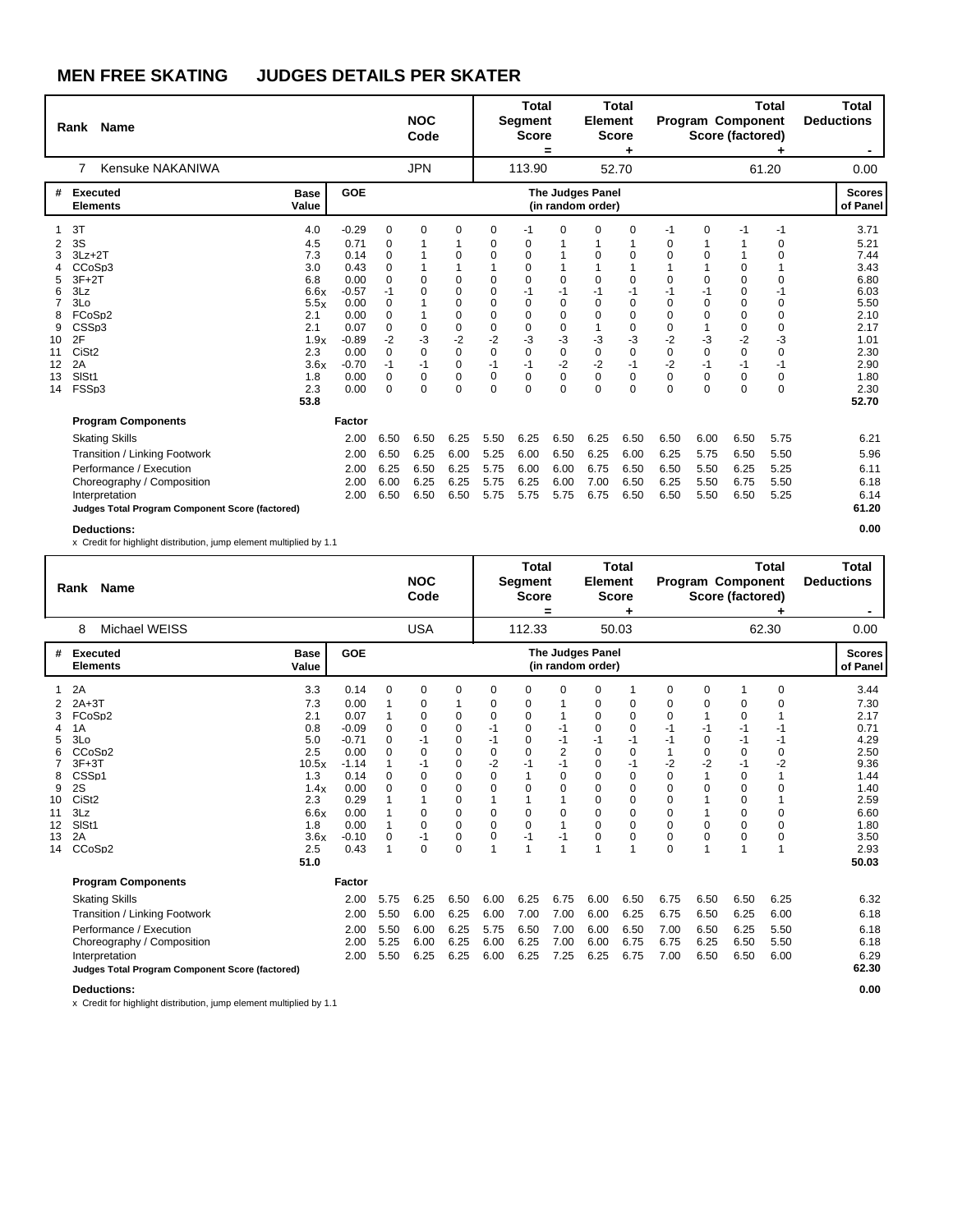|                                                              | Name<br>Rank                                                                                                                                                   |                                                                                               |                                                                                                                     |                                                                                                               | <b>NOC</b><br>Code                                                                                                     |                                                                                                                                     |                                                                                                                                 | <b>Total</b><br><b>Segment</b><br><b>Score</b>                                                                    | $\equiv$                                                                                                                          | <b>Element</b>                                                                                                        | <b>Total</b><br><b>Score</b>                                                 |                                                                                                                   |                                                                                                                  | Program Component<br>Score (factored)                                                                                              | <b>Total</b>                                                                                                          | Total<br><b>Deductions</b>                                                                             |
|--------------------------------------------------------------|----------------------------------------------------------------------------------------------------------------------------------------------------------------|-----------------------------------------------------------------------------------------------|---------------------------------------------------------------------------------------------------------------------|---------------------------------------------------------------------------------------------------------------|------------------------------------------------------------------------------------------------------------------------|-------------------------------------------------------------------------------------------------------------------------------------|---------------------------------------------------------------------------------------------------------------------------------|-------------------------------------------------------------------------------------------------------------------|-----------------------------------------------------------------------------------------------------------------------------------|-----------------------------------------------------------------------------------------------------------------------|------------------------------------------------------------------------------|-------------------------------------------------------------------------------------------------------------------|------------------------------------------------------------------------------------------------------------------|------------------------------------------------------------------------------------------------------------------------------------|-----------------------------------------------------------------------------------------------------------------------|--------------------------------------------------------------------------------------------------------|
|                                                              | Xiaodong MA<br>9                                                                                                                                               |                                                                                               |                                                                                                                     |                                                                                                               | <b>CHN</b>                                                                                                             |                                                                                                                                     |                                                                                                                                 | 112.25                                                                                                            |                                                                                                                                   |                                                                                                                       | 60.95                                                                        |                                                                                                                   |                                                                                                                  |                                                                                                                                    | 52.30                                                                                                                 | 1.00                                                                                                   |
| #                                                            | <b>Executed</b><br><b>Elements</b>                                                                                                                             | <b>Base</b><br>Value                                                                          | <b>GOE</b>                                                                                                          |                                                                                                               |                                                                                                                        |                                                                                                                                     |                                                                                                                                 |                                                                                                                   |                                                                                                                                   | <b>The Judges Panel</b><br>(in random order)                                                                          |                                                                              |                                                                                                                   |                                                                                                                  |                                                                                                                                    |                                                                                                                       | <b>Scores</b><br>of Panel                                                                              |
| 2<br>3<br>4<br>5<br>6<br>7<br>8<br>9<br>10<br>11<br>12<br>13 | $4T+3T+2T$<br>$3A+3T$<br>2F<br>SSp3<br>FCS <sub>p2</sub><br>2Lz<br>2Lo<br>3A<br>$2A+2T$<br>FSSp3<br>SISt1<br>3S<br>CiSt1                                       | 14.3<br>11.5<br>1.7<br>1.8<br>2.0<br>1.9<br>1.7x<br>8.3x<br>5.1x<br>2.3<br>1.8<br>5.0x<br>1.8 | 0.29<br>0.86<br>$-1.00$<br>0.00<br>$-0.04$<br>$-0.60$<br>$-0.77$<br>0.14<br>0.00<br>$-0.13$<br>0.00<br>0.00<br>0.00 | 1<br>1<br>-3<br>$\mathbf 0$<br>$-2$<br>$-2$<br>$-2$<br>1<br>$\Omega$<br>0<br>$\Omega$<br>$\Omega$<br>$\Omega$ | 1<br>-3<br>$\Omega$<br>$\mathbf 0$<br>$-2$<br>$-2$<br>$\Omega$<br>$\Omega$<br>$-1$<br>$\Omega$<br>$\Omega$<br>$\Omega$ | 1<br>1<br>$-3$<br>$-1$<br>$\mathbf 0$<br>$-2$<br>$-2$<br>$\mathbf{1}$<br>$\Omega$<br>$-1$<br>$\mathbf 0$<br>$\Omega$<br>$\mathbf 0$ | 0<br>-3<br>$\mathbf 0$<br>0<br>$\frac{-2}{-2}$<br>$\mathbf 0$<br>$\Omega$<br>$\Omega$<br>$\mathbf 0$<br>$\Omega$<br>$\mathbf 0$ | -1<br>0<br>-3<br>$\Omega$<br>$-1$<br>$-2$<br>$-3$<br>1<br>$\mathbf 0$<br>$-1$<br>$\Omega$<br>$\Omega$<br>$\Omega$ | $\Omega$<br>-3<br>$\Omega$<br>$\mathbf 0$<br>$-1$<br>$-3$<br>$\Omega$<br>$\Omega$<br>$\Omega$<br>$\Omega$<br>$\Omega$<br>$\Omega$ | 0<br>-3<br>$\mathbf 0$<br>$-1$<br>$-2$<br>$-2$<br>$\mathbf 0$<br>$\Omega$<br>$\Omega$<br>$-1$<br>$\Omega$<br>$\Omega$ | 0<br>-3<br>0<br>0<br>$\frac{-2}{-3}$<br>0<br>0<br>$-1$<br>0<br>$\Omega$<br>0 | 0<br>0<br>-3<br>$\Omega$<br>0<br>$-2$<br>$-2$<br>$\Omega$<br>$\Omega$<br>$-1$<br>$\Omega$<br>$\Omega$<br>$\Omega$ | 0<br>-3<br>$\mathbf 0$<br>0<br>$-2$<br>-2<br>$-1$<br>$\Omega$<br>$\Omega$<br>$\Omega$<br>$\Omega$<br>$\mathbf 0$ | 0<br>-3<br>$\mathbf 0$<br>0<br>$-2$<br>$-3$<br>$\mathbf 0$<br>$\mathbf 0$<br>$\mathbf 0$<br>$\mathbf 0$<br>$\Omega$<br>$\mathbf 0$ | 0<br>0<br>-3<br>$\Omega$<br>0<br>$-2$<br>$-3$<br>$\Omega$<br>$\Omega$<br>$\Omega$<br>$\Omega$<br>$\Omega$<br>$\Omega$ | 14.59<br>12.36<br>0.70<br>1.80<br>1.96<br>1.30<br>0.93<br>8.44<br>5.10<br>2.17<br>1.80<br>5.00<br>1.80 |
| 14                                                           | CCoSp3                                                                                                                                                         | 3.0<br>62.2                                                                                   | 0.00                                                                                                                | $\Omega$                                                                                                      | $\Omega$                                                                                                               | $\Omega$                                                                                                                            | $\Omega$                                                                                                                        | $-1$                                                                                                              | $-1$                                                                                                                              | $\Omega$                                                                                                              | $\Omega$                                                                     | $\Omega$                                                                                                          | $\Omega$                                                                                                         | $\Omega$                                                                                                                           | $\Omega$                                                                                                              | 3.00<br>60.95                                                                                          |
|                                                              | <b>Program Components</b><br><b>Skating Skills</b><br>Transition / Linking Footwork<br>Performance / Execution<br>Choreography / Composition<br>Interpretation |                                                                                               | <b>Factor</b><br>2.00<br>2.00<br>2.00<br>2.00<br>2.00                                                               | 6.50<br>6.25<br>6.50<br>6.00<br>6.50                                                                          | 5.50<br>4.75<br>5.00<br>5.25<br>5.00                                                                                   | 5.50<br>5.25<br>5.25<br>5.25<br>5.25                                                                                                | 5.75<br>5.25<br>5.50<br>5.50<br>5.25                                                                                            | 5.75<br>4.75<br>5.25<br>5.00<br>5.25                                                                              | 5.75<br>5.25<br>5.00<br>4.75<br>4.75                                                                                              | 5.75<br>5.50<br>5.75<br>5.75<br>5.50                                                                                  | 5.50<br>5.00<br>5.25<br>4.75<br>4.75                                         | 5.50<br>5.25<br>5.50<br>5.00<br>5.25                                                                              | 5.25<br>4.75<br>5.25<br>5.00<br>5.00                                                                             | 5.75<br>5.00<br>5.25<br>5.50<br>5.00                                                                                               | 5.50<br>5.00<br>4.75<br>4.50<br>5.00                                                                                  | 5.61<br>5.00<br>5.25<br>5.18<br>5.11                                                                   |
|                                                              | Judges Total Program Component Score (factored)<br><b>Deductions:</b><br>x Credit for highlight distribution, jump element multiplied by 1.1                   | Falls:                                                                                        | $-1.00$                                                                                                             |                                                                                                               |                                                                                                                        |                                                                                                                                     |                                                                                                                                 |                                                                                                                   |                                                                                                                                   |                                                                                                                       |                                                                              |                                                                                                                   |                                                                                                                  |                                                                                                                                    |                                                                                                                       | 52.30<br>$-1.00$                                                                                       |

|          | <b>Name</b><br>Rank                             |                      |                 |                    | <b>NOC</b><br>Code |                             |                   | <b>Total</b><br><b>Segment</b><br><b>Score</b> | =              | <b>Element</b>                        | <b>Total</b><br><b>Score</b> |         |                  | <b>Program Component</b><br>Score (factored) | <b>Total</b> | <b>Total</b><br><b>Deductions</b><br>$\blacksquare$ |
|----------|-------------------------------------------------|----------------------|-----------------|--------------------|--------------------|-----------------------------|-------------------|------------------------------------------------|----------------|---------------------------------------|------------------------------|---------|------------------|----------------------------------------------|--------------|-----------------------------------------------------|
|          | <b>Nicholas YOUNG</b><br>10                     |                      |                 |                    | CAN                |                             |                   | 108.72                                         |                |                                       | 50.86                        |         |                  |                                              | 58.86        | 1.00                                                |
| #        | <b>Executed</b><br><b>Elements</b>              | <b>Base</b><br>Value | GOE             |                    |                    |                             |                   |                                                |                | The Judges Panel<br>(in random order) |                              |         |                  |                                              |              | <b>Scores</b><br>of Panel                           |
|          | $3Lz + 2T$                                      | 7.3                  | 0.71            | 0                  | 1                  | 1                           | 1                 |                                                |                | 0                                     | $\mathbf 0$                  | 1       | 0                |                                              |              | 8.01                                                |
| 2        | 1A                                              | 0.8                  | 0.00            | 0                  | 0                  | 0                           | 0                 | 0                                              | 0              |                                       | 0                            | 0       | 0                | 0                                            | 0            | 0.80                                                |
| 3        | 3T<br>FSS <sub>D4</sub>                         | 4.0<br>3.0           | $-3.00$<br>0.00 | -3<br>$\mathbf{1}$ | -3<br>0            | -3<br>$\mathbf 0$           | -3<br>$\mathbf 0$ | -3<br>$\mathbf 0$                              | -3             | -3<br>$\mathbf 0$                     | -3<br>$\mathbf 0$            | -3<br>0 | $-3$<br>$\Omega$ | -3<br>0                                      | -3<br>0      | 1.00<br>3.00                                        |
| 4<br>5   | 3Lo                                             | 5.0                  | 0.29            | 0                  | 0                  | $\mathbf 0$                 | $\Omega$          | 0                                              |                | $\mathbf 0$                           | $-1$                         | 0       | 1                | $\mathbf{1}$                                 |              | 5.29                                                |
| 6        | $3A+2T$                                         | 8.8                  | $-0.57$         | $\Omega$           | $-1$               | $-1$                        | $\Omega$          | $\Omega$                                       | $-1$           | $\Omega$                              | $-1$                         | $-1$    | 0                | $-1$                                         | -1           | 8.23                                                |
|          | 3S                                              | 5.0x                 | 0.00            | $\Omega$           | 0                  | $\mathbf 0$                 | $\Omega$          | $\Omega$                                       |                | $\Omega$                              | $\mathbf 0$                  | 0       | $\Omega$         | 0                                            | 0            | 5.00                                                |
| 8        | SSp3                                            | 1.8                  | 0.00            | 0                  | $-1$               | $\mathbf 0$                 | $\Omega$          | $\Omega$                                       | 0              | $\Omega$                              | $\mathbf 0$                  | 0       | $\Omega$         | 0                                            | 0            | 1.80                                                |
| 9        | SIS <sub>t2</sub>                               | 2.3                  | 0.07            | 0                  | 0                  | 0                           |                   | 0                                              |                | $\Omega$                              | $\mathbf 0$                  | 0       |                  | 0                                            | 0            | 2.37                                                |
| 10       | 1F                                              | 0.6x                 | 0.00            | 0                  | 0                  | 0                           | 0                 | 0                                              | $\Omega$       | $\Omega$                              | $\Omega$                     | 0       | 0                | 0                                            | -1           | 0.60                                                |
| 11       | CCoSp <sub>2</sub>                              | 2.5                  | $-0.04$         |                    | 0                  | 0                           | $\Omega$          | $-1$                                           | $\Omega$       | $\Omega$                              | 0                            | $-1$    | 0                | 0                                            | $-1$         | 2.46                                                |
| 12       | CiSt <sub>3</sub>                               | 3.1                  | 0.00            | 0                  | 0                  | $\mathbf 0$                 | 0                 | 0                                              | 1              | $\Omega$                              | $\mathbf 0$                  | 0       | 0                | 0                                            |              | 3.10                                                |
| 13<br>14 | $2A+2T+2Lo$<br>FCoSp3                           | 6.7x<br>2.5          | 0.00<br>0.00    | 0<br>$\Omega$      | 0<br>$\Omega$      | $\mathbf{1}$<br>$\mathbf 0$ | 0<br>$\Omega$     | 0<br>$\Omega$                                  | -1<br>$\Omega$ | 0<br>$\Omega$                         | $\mathbf 0$<br>$\mathbf 0$   | 0<br>0  | 0<br>$\Omega$    | 0<br>$\Omega$                                | 0<br>0       | 6.70<br>2.50                                        |
|          |                                                 | 53.4                 |                 |                    |                    |                             |                   |                                                |                |                                       |                              |         |                  |                                              |              | 50.86                                               |
|          | <b>Program Components</b>                       |                      | Factor          |                    |                    |                             |                   |                                                |                |                                       |                              |         |                  |                                              |              |                                                     |
|          | <b>Skating Skills</b>                           |                      | 2.00            | 6.00               | 6.00               | 5.75                        | 6.00              | 6.00                                           | 5.75           | 5.75                                  | 5.50                         | 5.50    | 5.75             | 6.50                                         | 6.50         | 5.96                                                |
|          | Transition / Linking Footwork                   |                      | 2.00            | 5.75               | 5.75               | 5.50                        | 5.75              | 6.50                                           | 6.50           | 5.50                                  | 5.25                         | 5.75    | 5.25             | 6.25                                         | 6.50         | 5.79                                                |
|          | Performance / Execution                         |                      | 2.00            | 5.75               | 5.75               | 5.75                        | 6.00              | 6.25                                           | 6.00           | 5.75                                  | 5.50                         | 5.50    | 5.75             | 6.50                                         | 5.75         | 5.86                                                |
|          | Choreography / Composition                      |                      | 2.00            | 5.50               | 5.75               | 5.50                        | 6.25              | 6.00                                           | 6.25           | 5.50                                  | 5.25                         | 5.50    | 5.50             | 6.50                                         | 6.25         | 5.82                                                |
|          | Interpretation                                  |                      | 2.00            | 5.75               | 6.00               | 5.50                        | 6.00              | 6.50                                           | 6.50           | 5.75                                  | 5.25                         | 5.75    | 5.75             | 7.00                                         | 6.50         | 6.00                                                |
|          | Judges Total Program Component Score (factored) |                      |                 |                    |                    |                             |                   |                                                |                |                                       |                              |         |                  |                                              |              | 58.86                                               |
|          | <b>Deductions:</b>                              | Falls:               | $-1.00$         |                    |                    |                             |                   |                                                |                |                                       |                              |         |                  |                                              |              | $-1.00$                                             |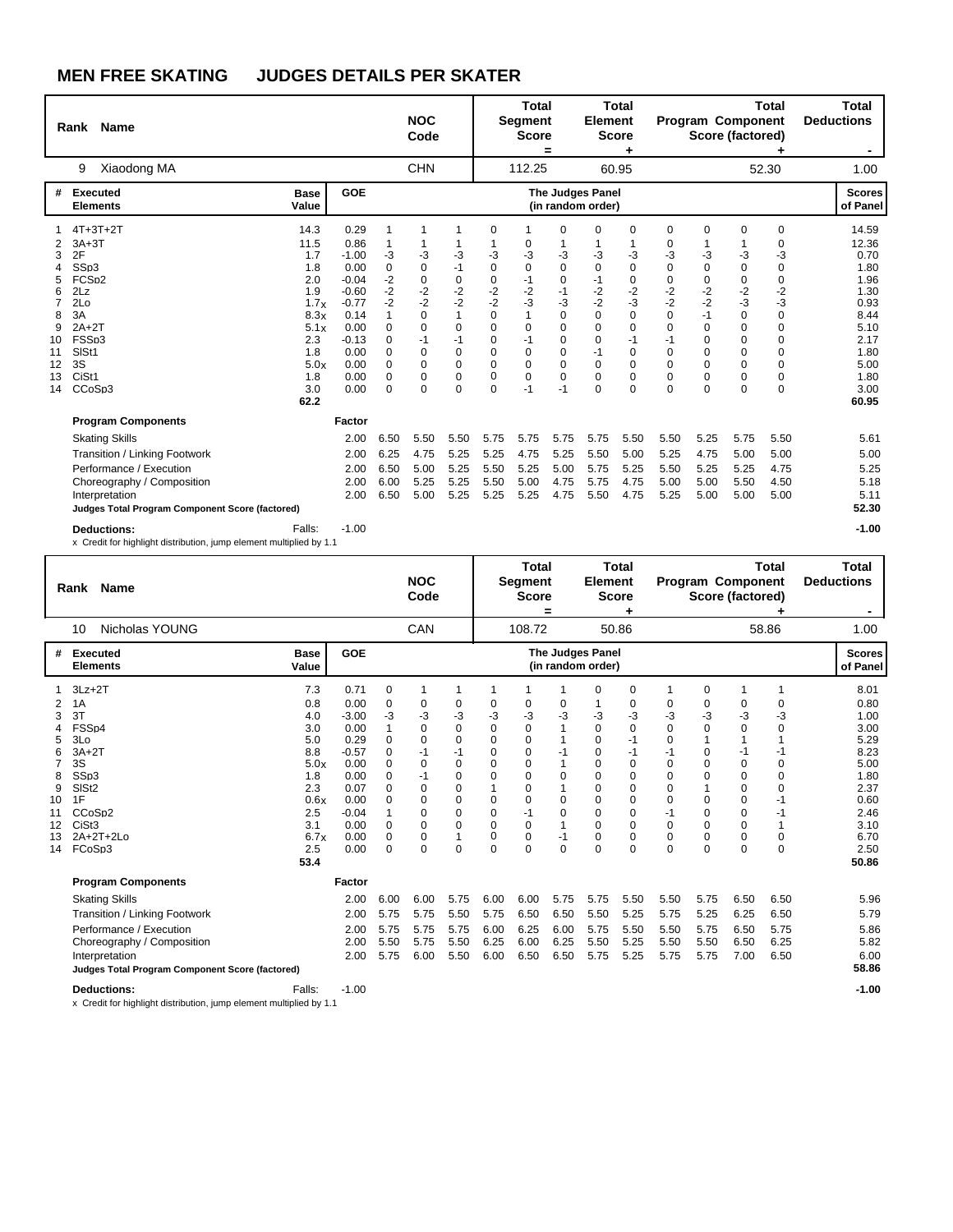|                                                                    | Rank Name                                                                                                                                                                            |                                                                                                             |                                                                                                                                |                                                                                                                     | <b>NOC</b><br>Code                                                                                     |                                                                                                              |                                                                                                                        | <b>Total</b><br><b>Segment</b><br><b>Score</b>                                                                                        | =                                                                                                     | <b>Element</b>                                                                                              | <b>Total</b><br><b>Score</b><br>٠                                                              |                                                                                                                   |                                                                             | Program Component<br>Score (factored)                                                         | <b>Total</b>                                                                                          | <b>Total</b><br><b>Deductions</b>                                                                                       |
|--------------------------------------------------------------------|--------------------------------------------------------------------------------------------------------------------------------------------------------------------------------------|-------------------------------------------------------------------------------------------------------------|--------------------------------------------------------------------------------------------------------------------------------|---------------------------------------------------------------------------------------------------------------------|--------------------------------------------------------------------------------------------------------|--------------------------------------------------------------------------------------------------------------|------------------------------------------------------------------------------------------------------------------------|---------------------------------------------------------------------------------------------------------------------------------------|-------------------------------------------------------------------------------------------------------|-------------------------------------------------------------------------------------------------------------|------------------------------------------------------------------------------------------------|-------------------------------------------------------------------------------------------------------------------|-----------------------------------------------------------------------------|-----------------------------------------------------------------------------------------------|-------------------------------------------------------------------------------------------------------|-------------------------------------------------------------------------------------------------------------------------|
|                                                                    | Jialiang WU<br>11                                                                                                                                                                    |                                                                                                             |                                                                                                                                |                                                                                                                     | <b>CHN</b>                                                                                             |                                                                                                              |                                                                                                                        | 103.88                                                                                                                                |                                                                                                       |                                                                                                             | 53.16                                                                                          |                                                                                                                   |                                                                             |                                                                                               | 50.72                                                                                                 | 0.00                                                                                                                    |
| #                                                                  | <b>Executed</b><br><b>Elements</b>                                                                                                                                                   | <b>Base</b><br>Value                                                                                        | GOE                                                                                                                            |                                                                                                                     |                                                                                                        |                                                                                                              |                                                                                                                        |                                                                                                                                       |                                                                                                       | <b>The Judges Panel</b><br>(in random order)                                                                |                                                                                                |                                                                                                                   |                                                                             |                                                                                               |                                                                                                       | <b>Scores</b><br>of Panel                                                                                               |
| 2<br>3<br>4<br>5<br>6<br>7<br>8<br>9<br>10<br>11<br>12<br>13<br>14 | $3F+3T$<br>$3A+3T$<br>3Lz<br>FSSp3<br>CiSt1<br>CS <sub>p1</sub><br>3A<br>2S<br>CSS <sub>p1</sub><br>1Lz<br>SISt1<br>$3F^*$<br>3Lo<br>CCoSp2                                          | 9.5<br>11.5<br>6.0<br>2.3<br>1.8<br>1.2<br>8.3x<br>1.4x<br>1.3<br>0.7x<br>1.8<br>0.0<br>5.5x<br>2.5<br>53.8 | 0.86<br>0.57<br>0.71<br>$-0.04$<br>0.00<br>0.00<br>$-0.71$<br>0.00<br>$-0.04$<br>$-0.19$<br>0.00<br>0.00<br>$-1.71$<br>$-0.09$ | $\mathbf 0$<br>1<br>1<br>$\Omega$<br>$-1$<br>$\Omega$<br>$\Omega$<br>$-1$<br>0<br>$-2$<br>$-1$<br>0<br>$-1$<br>$-1$ | $\Omega$<br>$\Omega$<br>$\Omega$<br>$\Omega$<br>$-1$<br>$-1$<br>-1<br>$-2$<br>$\Omega$<br>1<br>-2<br>0 | 0<br>0<br>$\Omega$<br>$-1$<br>$\mathbf 0$<br>$-1$<br>$\mathbf 0$<br>0<br>$\mathbf{1}$<br>$-1$<br>$\mathbf 0$ | 0<br>0<br>$\Omega$<br>$\Omega$<br>$\Omega$<br>$\Omega$<br>$\mathbf 0$<br>$-2$<br>$\mathbf 0$<br>$\mathbf 0$<br>-2<br>0 | 1<br>$-1$<br>$\mathbf 0$<br>$\mathbf 0$<br>$\Omega$<br>$\Omega$<br>$\mathbf 0$<br>$-2$<br>$\mathbf 0$<br>$\mathbf{1}$<br>$-1$<br>$-1$ | $\Omega$<br>$\Omega$<br>$-1$<br>$\Omega$<br>$-2$<br>$\mathbf 0$<br>$\mathbf 0$<br>$-1$<br>$\mathbf 0$ | 0<br>0<br>$-1$<br>0<br>$-1$<br>$\mathbf 0$<br>$\Omega$<br>$\Omega$<br>0<br>$-2$<br>$\Omega$<br>0<br>-2<br>0 | 0<br>0<br>0<br>$-1$<br>0<br>$-1$<br>$-1$<br>$\mathbf 0$<br>0<br>$-2$<br>0<br>0<br>$-2$<br>$-1$ | $\Omega$<br>$\Omega$<br>$\Omega$<br>$\Omega$<br>$\Omega$<br>$\Omega$<br>$-2$<br>$\Omega$<br>$\Omega$<br>$-1$<br>0 | 1<br>2<br>1<br>0<br>0<br>0<br>$-1$<br>0<br>0<br>$-2$<br>0<br>0<br>$-2$<br>0 | 0<br>$\mathbf 0$<br>0<br>$\mathbf 0$<br>$-1$<br>$\mathbf 0$<br>0<br>-3<br>0<br>0<br>$-1$<br>0 | 1<br>0<br>$\Omega$<br>$\Omega$<br>$-1$<br>$\Omega$<br>$\Omega$<br>-1<br>$\Omega$<br>0<br>$-2$<br>$-1$ | 10.36<br>12.07<br>6.71<br>2.26<br>1.80<br>1.20<br>7.59<br>1.40<br>1.26<br>0.51<br>1.80<br>0.00<br>3.79<br>2.41<br>53.16 |
|                                                                    | <b>Program Components</b>                                                                                                                                                            |                                                                                                             | Factor                                                                                                                         |                                                                                                                     |                                                                                                        |                                                                                                              |                                                                                                                        |                                                                                                                                       |                                                                                                       |                                                                                                             |                                                                                                |                                                                                                                   |                                                                             |                                                                                               |                                                                                                       |                                                                                                                         |
|                                                                    | <b>Skating Skills</b><br>Transition / Linking Footwork<br>Performance / Execution<br>Choreography / Composition<br>Interpretation<br>Judges Total Program Component Score (factored) |                                                                                                             | 2.00<br>2.00<br>2.00<br>2.00<br>2.00                                                                                           | 5.75<br>4.75<br>5.50<br>5.25<br>5.50                                                                                | 5.75<br>5.25<br>5.25<br>5.50<br>5.25                                                                   | 5.50<br>5.25<br>5.50<br>5.25<br>5.25                                                                         | 5.25<br>4.75<br>5.00<br>5.00<br>4.75                                                                                   | 5.50<br>4.75<br>5.25<br>5.00<br>5.00                                                                                                  | 5.50<br>5.25<br>5.00<br>5.50<br>5.25                                                                  | 5.00<br>4.50<br>4.75<br>5.00<br>4.75                                                                        | 5.25<br>4.25<br>4.50<br>4.25<br>4.00                                                           | 5.50<br>5.00<br>5.00<br>5.25<br>5.25                                                                              | 5.25<br>5.00<br>5.00<br>5.00<br>5.00                                        | 5.75<br>5.00<br>5.50<br>5.75<br>5.25                                                          | 5.50<br>5.00<br>4.50<br>4.50<br>4.75                                                                  | 5.43<br>4.89<br>5.04<br>5.04<br>4.96<br>50.72                                                                           |
|                                                                    | <b>Deductions:</b>                                                                                                                                                                   |                                                                                                             |                                                                                                                                |                                                                                                                     |                                                                                                        |                                                                                                              |                                                                                                                        |                                                                                                                                       |                                                                                                       |                                                                                                             |                                                                                                |                                                                                                                   |                                                                             |                                                                                               |                                                                                                       | 0.00                                                                                                                    |

x Credit for highlight distribution, jump element multiplied by 1.1

|                                                          | Rank Name                                                                                                                                                                            |                                                                                                           |                                                                                                                          |                                                                                                                                            | <b>NOC</b><br>Code                                                                                                            |                                                                                                                                      |                                                                                                             | <b>Total</b><br>Segment<br><b>Score</b>                                                                               | =                                                                                                                                                  | <b>Element</b>                                                                                                                          | <b>Total</b><br><b>Score</b>                                                                |                                                                                                                               | <b>Program Component</b><br>Score (factored)                                                |                                                                                                                                | <b>Total</b>                                                                                                | <b>Total</b><br><b>Deductions</b>                                                                                     |
|----------------------------------------------------------|--------------------------------------------------------------------------------------------------------------------------------------------------------------------------------------|-----------------------------------------------------------------------------------------------------------|--------------------------------------------------------------------------------------------------------------------------|--------------------------------------------------------------------------------------------------------------------------------------------|-------------------------------------------------------------------------------------------------------------------------------|--------------------------------------------------------------------------------------------------------------------------------------|-------------------------------------------------------------------------------------------------------------|-----------------------------------------------------------------------------------------------------------------------|----------------------------------------------------------------------------------------------------------------------------------------------------|-----------------------------------------------------------------------------------------------------------------------------------------|---------------------------------------------------------------------------------------------|-------------------------------------------------------------------------------------------------------------------------------|---------------------------------------------------------------------------------------------|--------------------------------------------------------------------------------------------------------------------------------|-------------------------------------------------------------------------------------------------------------|-----------------------------------------------------------------------------------------------------------------------|
|                                                          | Sean CARLOW<br>12                                                                                                                                                                    |                                                                                                           |                                                                                                                          |                                                                                                                                            | <b>AUS</b>                                                                                                                    |                                                                                                                                      |                                                                                                             | 87.98                                                                                                                 |                                                                                                                                                    |                                                                                                                                         | 35.14                                                                                       |                                                                                                                               |                                                                                             |                                                                                                                                | 52.84                                                                                                       | 0.00                                                                                                                  |
|                                                          | <b>Executed</b><br><b>Elements</b>                                                                                                                                                   | <b>Base</b><br>Value                                                                                      | GOE                                                                                                                      |                                                                                                                                            |                                                                                                                               |                                                                                                                                      |                                                                                                             |                                                                                                                       |                                                                                                                                                    | The Judges Panel<br>(in random order)                                                                                                   |                                                                                             |                                                                                                                               |                                                                                             |                                                                                                                                |                                                                                                             | <b>Scores</b><br>of Panel                                                                                             |
| 2<br>3<br>5<br>6<br>8<br>9<br>10<br>11<br>12<br>13<br>14 | 3Lo<br>3T<br>2A<br>FSSp3<br>$3T+2T$<br>3S<br>FCSp1<br>CiSt <sub>2</sub><br>2S<br>1F<br>CCoSp1<br>SISt1<br>1A<br>CSS <sub>D2</sub>                                                    | 5.0<br>4.0<br>3.3<br>2.3<br>5.3<br>4.5<br>1.7<br>2.3<br>1.4x<br>0.6x<br>2.0<br>1.8<br>0.9x<br>1.7<br>36.8 | $-2.00$<br>0.00<br>0.57<br>0.00<br>0.00<br>$-0.29$<br>0.00<br>0.14<br>0.00<br>0.00<br>$-0.04$<br>0.00<br>0.00<br>$-0.04$ | -1<br>$\mathbf 0$<br>$\mathbf 0$<br>$\Omega$<br>$\Omega$<br>$\Omega$<br>$-1$<br>0<br>0<br>$\Omega$<br>$-1$<br>$-1$<br>$\Omega$<br>$\Omega$ | $-2$<br>0<br>$\Omega$<br>$\Omega$<br>$-1$<br>$\Omega$<br>$\Omega$<br>$\Omega$<br>$\Omega$<br>$\Omega$<br>$\Omega$<br>$\Omega$ | $-2$<br>0<br>$\Omega$<br>$\Omega$<br>$\mathbf 0$<br>0<br>$\mathbf 0$<br>$\mathbf 0$<br>0<br>0<br>$\Omega$<br>$\mathbf 0$<br>$\Omega$ | $-2$<br>0<br>0<br>0<br>0<br>$\Omega$<br>$\Omega$<br>0<br>0<br>$\mathbf 0$<br>0<br>$\Omega$<br>0<br>$\Omega$ | $-2$<br>0<br>$\mathbf{1}$<br>0<br>$\Omega$<br>0<br>0<br>1<br>0<br>0<br>$\mathbf 0$<br>$\Omega$<br>$\mathbf 0$<br>$-1$ | $-2$<br>-1<br>$\Omega$<br>$\Omega$<br>$\Omega$<br>$-1$<br>$\Omega$<br>$\Omega$<br>0<br>$\Omega$<br>$\mathbf 0$<br>$\Omega$<br>$\Omega$<br>$\Omega$ | $-2$<br>0<br>0<br>$\Omega$<br>$\Omega$<br>$-1$<br>$\Omega$<br>$\Omega$<br>0<br>$\Omega$<br>$\Omega$<br>$\Omega$<br>$\Omega$<br>$\Omega$ | -2<br>0<br>0<br>$\Omega$<br>$-1$<br>0<br>0<br>0<br>0<br>0<br>0<br>$\Omega$<br>0<br>$\Omega$ | $-2$<br>0<br>$\Omega$<br>$\Omega$<br>$\Omega$<br>$\Omega$<br>0<br>0<br>0<br>0<br>$\Omega$<br>$\Omega$<br>$\Omega$<br>$\Omega$ | -2<br>0<br>1<br>0<br>0<br>$-1$<br>0<br>1<br>0<br>0<br>0<br>$\Omega$<br>$\Omega$<br>$\Omega$ | -1<br>0<br>0<br>$\Omega$<br>$\Omega$<br>$-1$<br>$\mathbf 0$<br>0<br>$\mathbf 0$<br>$-1$<br>$\Omega$<br>$\mathbf 0$<br>$\Omega$ | -2<br>-1<br>0<br>$\Omega$<br>$\Omega$<br>$\Omega$<br>$\Omega$<br>0<br>0<br>0<br>$-1$<br>$\Omega$<br>0<br>-1 | 3.00<br>4.00<br>3.87<br>2.30<br>5.30<br>4.21<br>1.70<br>2.44<br>1.40<br>0.60<br>1.96<br>1.80<br>0.90<br>1.66<br>35.14 |
|                                                          | <b>Program Components</b>                                                                                                                                                            |                                                                                                           | Factor                                                                                                                   |                                                                                                                                            |                                                                                                                               |                                                                                                                                      |                                                                                                             |                                                                                                                       |                                                                                                                                                    |                                                                                                                                         |                                                                                             |                                                                                                                               |                                                                                             |                                                                                                                                |                                                                                                             |                                                                                                                       |
|                                                          | <b>Skating Skills</b><br>Transition / Linking Footwork<br>Performance / Execution<br>Choreography / Composition<br>Interpretation<br>Judges Total Program Component Score (factored) |                                                                                                           | 2.00<br>2.00<br>2.00<br>2.00<br>2.00                                                                                     | 4.50<br>4.75<br>4.75<br>4.50<br>4.75                                                                                                       | 5.75<br>5.25<br>5.50<br>5.50<br>5.50                                                                                          | 5.50<br>5.25<br>5.50<br>5.25<br>5.50                                                                                                 | 5.00<br>4.75<br>5.25<br>5.25<br>5.25                                                                        | 5.25<br>5.00<br>5.75<br>5.50<br>5.75                                                                                  | 5.00<br>4.75<br>5.25<br>4.75<br>5.00                                                                                                               | 5.00<br>5.00<br>5.25<br>5.25<br>5.50                                                                                                    | 5.00<br>4.50<br>4.75<br>5.00<br>5.00                                                        | 5.25<br>5.00<br>5.25<br>5.25<br>5.50                                                                                          | 5.00<br>5.00<br>5.50<br>5.50<br>5.50                                                        | 5.00<br>5.25<br>5.25<br>5.50<br>5.50                                                                                           | 5.25<br>5.50<br>5.00<br>5.50<br>5.75                                                                        | 5.14<br>5.07<br>5.32<br>5.39<br>5.50<br>52.84                                                                         |

**Deductions: 0.00**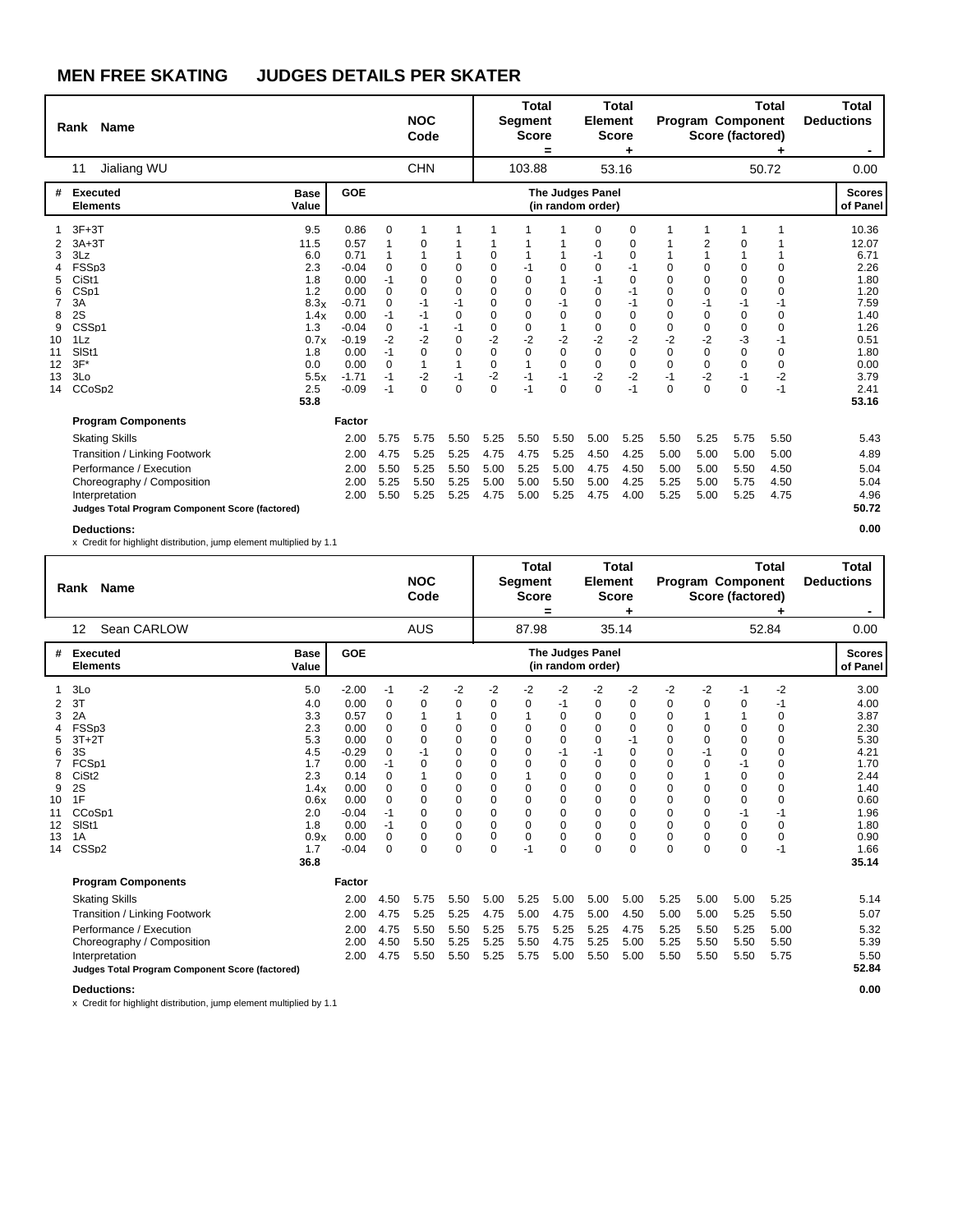|                                                    | Rank Name                                                                                                                                                                                                                               |                                                                                              |                                                                                                                     |                                                                                               | <b>NOC</b><br>Code                                                               |                                                                                                                         |                                                                                                  | <b>Total</b><br><b>Segment</b><br><b>Score</b>                                                          | $\equiv$                                                                            | <b>Element</b>                                                                                            | <b>Total</b><br><b>Score</b>                                                     |                                                                                                        |                                                                                                                                       | Program Component<br>Score (factored)                                                            | <b>Total</b>                                                                                 | <b>Total</b><br><b>Deductions</b><br>۰                                                                |
|----------------------------------------------------|-----------------------------------------------------------------------------------------------------------------------------------------------------------------------------------------------------------------------------------------|----------------------------------------------------------------------------------------------|---------------------------------------------------------------------------------------------------------------------|-----------------------------------------------------------------------------------------------|----------------------------------------------------------------------------------|-------------------------------------------------------------------------------------------------------------------------|--------------------------------------------------------------------------------------------------|---------------------------------------------------------------------------------------------------------|-------------------------------------------------------------------------------------|-----------------------------------------------------------------------------------------------------------|----------------------------------------------------------------------------------|--------------------------------------------------------------------------------------------------------|---------------------------------------------------------------------------------------------------------------------------------------|--------------------------------------------------------------------------------------------------|----------------------------------------------------------------------------------------------|-------------------------------------------------------------------------------------------------------|
|                                                    | Lun SONG<br>13                                                                                                                                                                                                                          |                                                                                              |                                                                                                                     |                                                                                               | <b>CHN</b>                                                                       |                                                                                                                         |                                                                                                  | 80.32                                                                                                   |                                                                                     |                                                                                                           | 35.68                                                                            |                                                                                                        |                                                                                                                                       |                                                                                                  | 46.64                                                                                        | 2.00                                                                                                  |
| #                                                  | Executed<br><b>Elements</b>                                                                                                                                                                                                             | <b>Base</b><br>Value                                                                         | <b>GOE</b>                                                                                                          |                                                                                               |                                                                                  |                                                                                                                         |                                                                                                  |                                                                                                         |                                                                                     | <b>The Judges Panel</b><br>(in random order)                                                              |                                                                                  |                                                                                                        |                                                                                                                                       |                                                                                                  |                                                                                              | <b>Scores</b><br>of Panel                                                                             |
| 2<br>3<br>5<br>6<br>8<br>9<br>10<br>11<br>12<br>13 | $3Lz + 3T$<br>3S<br>3F<br>SS <sub>D1</sub><br>2Lo<br>3F+COMBO<br>FCCoSp1<br><b>FSSp</b><br>CiSt1<br>1A<br>SISt1<br>$1A+2T$<br>1A                                                                                                        | 10.0<br>4.5<br>5.5<br>1.2<br>1.5<br>6.1x<br>2.0<br>0.0<br>1.8<br>0.9x<br>1.8<br>2.3x<br>0.9x | 0.71<br>1.00<br>$-3.00$<br>0.00<br>0.00<br>$-3.00$<br>0.00<br>0.00<br>0.00<br>$-0.23$<br>0.00<br>$-0.60$<br>$-0.20$ | 1<br>0<br>-3<br>0<br>0<br>-3<br>$\Omega$<br>$\Omega$<br>$\Omega$<br>$-1$<br>0<br>$-2$<br>$-1$ | -3<br>0<br>0<br>-3<br>0<br>-3<br>$\Omega$<br>$-1$<br>$\mathbf 0$<br>$-2$<br>$-1$ | 0<br>-3<br>0<br>$\mathbf 0$<br>-3<br>$\mathbf 0$<br>$-2$<br>$\Omega$<br>$\mathbf 0$<br>$\mathbf 0$<br>$-2$<br>$\pmb{0}$ | 1<br>-3<br>$\mathbf 0$<br>$\mathbf 0$<br>-3<br>0<br>-3<br>0<br>$-2$<br>$\mathbf 0$<br>$-2$<br>-2 | -3<br>0<br>$\mathbf 0$<br>-3<br>$\mathbf 0$<br>$-3$<br>$\Omega$<br>$-1$<br>$\Omega$<br>$-2$<br>$\Omega$ | -3<br>$\Omega$<br>$-3$<br>1<br>$-3$<br>1<br>$-2$<br>$\mathbf 0$<br>$-2$<br>$\Omega$ | 0<br>-3<br>0<br>$\mathbf 0$<br>-3<br>$\mathbf 0$<br>-3<br>$\Omega$<br>$-1$<br>$\mathbf 0$<br>$-2$<br>$-1$ | 1<br>-3<br>$\mathbf 0$<br>0<br>-3<br>0<br>$-3$<br>0<br>$-1$<br>0<br>$-3$<br>$-1$ | -3<br>$\Omega$<br>$\Omega$<br>$-3$<br>$\Omega$<br>$-3$<br>$\Omega$<br>$-2$<br>$\Omega$<br>$-2$<br>$-1$ | 2<br>$\overline{c}$<br>-3<br>$\mathbf 0$<br>$\mathbf 0$<br>-3<br>$\mathbf 0$<br>-3<br>$\Omega$<br>$-1$<br>$\mathbf 0$<br>$-2$<br>$-1$ | 0<br>0<br>-3<br>0<br>$\mathbf 0$<br>-3<br>$-1$<br>-3<br>0<br>$-1$<br>$\mathbf 0$<br>$-2$<br>$-1$ | 1<br>-3<br>0<br>1<br>$-3$<br>$\mathbf 0$<br>$-3$<br>1<br>$-2$<br>$\mathbf 0$<br>$-2$<br>$-2$ | 10.71<br>5.50<br>2.50<br>1.20<br>1.50<br>3.10<br>2.00<br>0.00<br>1.80<br>0.67<br>1.80<br>1.70<br>0.70 |
| 14                                                 | CCoSp2                                                                                                                                                                                                                                  | 2.5<br>41.0                                                                                  | 0.00                                                                                                                | $\Omega$                                                                                      | $\Omega$                                                                         | $\Omega$                                                                                                                | $\Omega$                                                                                         | $\Omega$                                                                                                | $\Omega$                                                                            | $\Omega$                                                                                                  | $-1$                                                                             | $\Omega$                                                                                               | $\Omega$                                                                                                                              | $\Omega$                                                                                         | $\Omega$                                                                                     | 2.50<br>35.68                                                                                         |
|                                                    | <b>Program Components</b><br><b>Skating Skills</b><br>Transition / Linking Footwork<br>Performance / Execution<br>Choreography / Composition<br>Interpretation<br>Judges Total Program Component Score (factored)<br><b>Deductions:</b> | Falls:                                                                                       | Factor<br>2.00<br>2.00<br>2.00<br>2.00<br>2.00<br>$-2.00$                                                           | 4.50<br>3.75<br>4.25<br>4.00<br>4.25                                                          | 5.25<br>4.50<br>5.00<br>4.75<br>5.00                                             | 5.00<br>4.75<br>4.75<br>4.75<br>4.75                                                                                    | 5.00<br>4.50<br>4.50<br>4.75<br>4.75                                                             | 5.25<br>4.75<br>4.75<br>4.75<br>4.50                                                                    | 4.50<br>4.75<br>4.25<br>4.50<br>4.25                                                | 4.25<br>4.00<br>4.25<br>4.25<br>4.25                                                                      | 4.75<br>4.25<br>4.25<br>4.50<br>4.50                                             | 5.50<br>5.00<br>5.00<br>5.25<br>5.25                                                                   | 5.00<br>5.00<br>5.25<br>5.00<br>5.25                                                                                                  | 4.50<br>4.50<br>4.00<br>4.25<br>4.00                                                             | 5.25<br>4.50<br>4.75<br>4.25<br>4.75                                                         | 4.96<br>4.54<br>4.61<br>4.57<br>4.64<br>46.64<br>$-2.00$                                              |
|                                                    | x Credit for highlight distribution, jump element multiplied by 1.1                                                                                                                                                                     |                                                                                              |                                                                                                                     |                                                                                               |                                                                                  |                                                                                                                         |                                                                                                  |                                                                                                         |                                                                                     |                                                                                                           |                                                                                  |                                                                                                        |                                                                                                                                       |                                                                                                  |                                                                                              |                                                                                                       |

|    | <b>Name</b><br>Rank                             |                      |                 |               | <b>NOC</b><br>Code |                            |             | Total<br><b>Segment</b><br><b>Score</b> | =                | Element                                      | <b>Total</b><br><b>Score</b> |           |                      | Program Component<br>Score (factored) | <b>Total</b> | <b>Total</b><br><b>Deductions</b><br>٠ |
|----|-------------------------------------------------|----------------------|-----------------|---------------|--------------------|----------------------------|-------------|-----------------------------------------|------------------|----------------------------------------------|------------------------------|-----------|----------------------|---------------------------------------|--------------|----------------------------------------|
|    | Michael NOVALES<br>14                           |                      |                 |               | PHI                |                            |             | 74.48                                   |                  |                                              | 35.76                        |           |                      |                                       | 39.72        | 1.00                                   |
| #  | <b>Executed</b><br><b>Elements</b>              | <b>Base</b><br>Value | GOE             |               |                    |                            |             |                                         |                  | <b>The Judges Panel</b><br>(in random order) |                              |           |                      |                                       |              | <b>Scores</b><br>of Panel              |
|    | 3F                                              | 5.5                  | $-3.00$         | -3            | -3                 | -3                         | -3          | $-3$                                    | -3               | -3                                           | -3                           | -3        | $-3$                 | -3                                    | -3           | 2.50                                   |
| 3  | $3S+2Lo$<br>1Lz                                 | 6.0<br>0.6           | 0.00<br>$-0.03$ | 0<br>0        | 0<br>$\Omega$      | 0<br>$\mathbf 0$           | 0<br>$-1$   | 0<br>$\Omega$                           | 0<br>0           | 0<br>$\Omega$                                | 0<br>$\mathbf 0$             | 0<br>$-1$ | 0<br>0               | 0<br>$-1$                             | 0<br>$-1$    | 6.00<br>0.57                           |
|    | 2Lo                                             | 1.5                  | 0.00            | 0             | 0                  | 0                          | $\Omega$    | $\Omega$                                | $\mathbf 0$      | $\Omega$                                     | $\mathbf 0$                  | $\Omega$  | $\Omega$             | 0                                     | 0            | 1.50                                   |
|    | FSSp3                                           | 2.3                  | 0.21            | $\Omega$      | $\Omega$           | $\mathbf 0$                | $\Omega$    |                                         |                  | 0                                            | $\mathbf 0$                  | $\Omega$  |                      | 1                                     |              | 2.51                                   |
|    | $3T+2T$                                         | 5.3                  | $-1.00$         | 0             | $-1$               | $-1$                       | $-1$        | $-1$                                    | $-2$             | $-1$                                         | $-1$                         | $-2$      | $-1$                 | $-1$                                  | -1           | 4.30                                   |
|    | 2F                                              | 1.9x                 | 0.00            | 0             | 0                  | $\mathbf 0$                | $\mathbf 0$ | 0                                       | $\mathbf 0$      | 0                                            | 0                            | $-1$      | 0                    | 0                                     | $-1$         | 1.90                                   |
| 8  | 3S                                              | 5.0x                 | $-2.00$         | $-2$          | $-2$               | $-1$                       | $-2$        | $-2$                                    | $-2$             | $-2$                                         | $-2$                         | $-2$      | $-2$                 | $-2$                                  | $-2$         | 3.00                                   |
| 9  | 2A                                              | 3.6x                 | 0.00            | 0             | 0                  | $\mathbf 0$                | $\mathbf 0$ | 0                                       | $\pmb{0}$        | $\Omega$                                     | $\mathbf 0$                  | 0         | 0                    | $\mathbf 0$                           | 0            | 3.60                                   |
| 10 | SISt1                                           | 1.8                  | $-0.04$         | -1            | 0                  | $\mathbf 0$                | $\mathbf 0$ | $\Omega$                                | $\mathbf 0$      | $\Omega$                                     | $-1$                         | 0         | 0                    | $-1$                                  | 0            | 1.76                                   |
| 11 | CSS <sub>D2</sub>                               | 1.7                  | 0.00            | 1             | 0                  | $\Omega$                   | $\Omega$    | $\Omega$                                | $\Omega$         | $\Omega$                                     | 0                            | 0         | $\Omega$             | 0                                     | $\Omega$     | 1.70                                   |
| 12 | FSSp3                                           | 2.3                  | $-0.09$         | 0             | $-1$               | $-1$                       | 0<br>$-1$   | $-1$                                    | 0                | 0                                            | $\mathbf 0$                  | 0         | 0                    | 0                                     | 0            | 2.21                                   |
| 13 | CiSt1<br>CCoSp2                                 | 1.8<br>2.5           | $-0.09$<br>0.00 | $\Omega$<br>0 | 0<br>0             | $\mathbf 0$<br>$\mathbf 0$ | $\Omega$    | $-1$<br>$\Omega$                        | 0<br>$\mathbf 0$ | $\Omega$<br>$\Omega$                         | $-1$<br>$\mathbf 0$          | 0<br>0    | $\Omega$<br>$\Omega$ | 0<br>0                                | 0<br>0       | 1.71                                   |
| 14 |                                                 | 41.8                 |                 |               |                    |                            |             |                                         |                  |                                              |                              |           |                      |                                       |              | 2.50<br>35.76                          |
|    | <b>Program Components</b>                       |                      | Factor          |               |                    |                            |             |                                         |                  |                                              |                              |           |                      |                                       |              |                                        |
|    | <b>Skating Skills</b>                           |                      | 2.00            | 4.25          | 4.50               | 4.25                       | 4.25        | 4.25                                    | 4.25             | 4.00                                         | 4.25                         | 4.50      | 4.25                 | 4.00                                  | 4.00         | 4.18                                   |
|    | Transition / Linking Footwork                   |                      | 2.00            | 3.50          | 3.50               | 4.00                       | 4.00        | 4.00                                    | 4.25             | 3.75                                         | 3.50                         | 4.25      | 4.00                 | 3.50                                  | 3.50         | 3.75                                   |
|    | Performance / Execution                         |                      | 2.00            | 4.00          | 4.50               | 4.25                       | 4.00        | 4.00                                    | 4.00             | 4.00                                         | 3.75                         | 4.25      | 4.25                 | 3.75                                  | 3.75         | 4.00                                   |
|    | Choreography / Composition                      |                      | 2.00            | 4.00          | 4.25               | 4.25                       | 4.00        | 3.75                                    | 4.00             | 4.00                                         | 3.50                         | 4.25      | 4.00                 | 3.75                                  | 3.75         | 3.93                                   |
|    | Interpretation                                  |                      | 2.00            | 3.75          | 4.25               | 4.25                       | 4.00        | 4.00                                    | 3.75             | 4.25                                         | 3.50                         | 4.50      | 4.00                 | 3.50                                  | 4.00         | 4.00                                   |
|    | Judges Total Program Component Score (factored) |                      |                 |               |                    |                            |             |                                         |                  |                                              |                              |           |                      |                                       |              | 39.72                                  |
|    | <b>Deductions:</b>                              | Falls:               | $-1.00$         |               |                    |                            |             |                                         |                  |                                              |                              |           |                      |                                       |              | $-1.00$                                |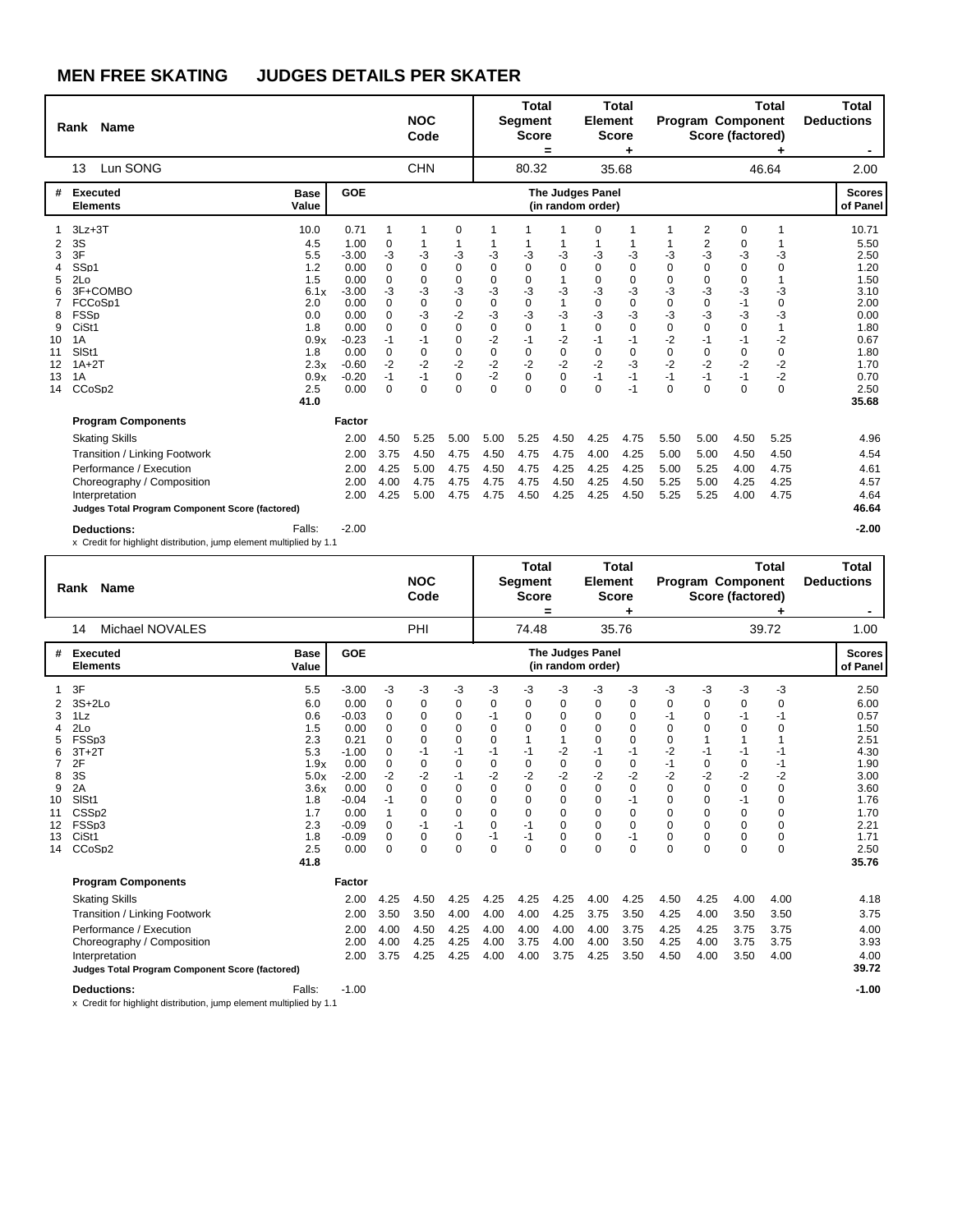|                                                                                                   |                                                                                                                                |                                                                                                          | <b>NOC</b><br>Code                                                                                                                     |                                                                                                                                                           |                                                                                                                                         |                                                                                                                    |                                                                                                                    |                                                                                                                  |                                                                                                             |                                                                                                                     |                                                                                                                                |                                                                                                                          |                                                                                                          | Total<br><b>Deductions</b>                                                                                   |
|---------------------------------------------------------------------------------------------------|--------------------------------------------------------------------------------------------------------------------------------|----------------------------------------------------------------------------------------------------------|----------------------------------------------------------------------------------------------------------------------------------------|-----------------------------------------------------------------------------------------------------------------------------------------------------------|-----------------------------------------------------------------------------------------------------------------------------------------|--------------------------------------------------------------------------------------------------------------------|--------------------------------------------------------------------------------------------------------------------|------------------------------------------------------------------------------------------------------------------|-------------------------------------------------------------------------------------------------------------|---------------------------------------------------------------------------------------------------------------------|--------------------------------------------------------------------------------------------------------------------------------|--------------------------------------------------------------------------------------------------------------------------|----------------------------------------------------------------------------------------------------------|--------------------------------------------------------------------------------------------------------------|
|                                                                                                   |                                                                                                                                |                                                                                                          |                                                                                                                                        |                                                                                                                                                           |                                                                                                                                         |                                                                                                                    |                                                                                                                    |                                                                                                                  |                                                                                                             |                                                                                                                     |                                                                                                                                |                                                                                                                          |                                                                                                          | 2.00                                                                                                         |
| <b>Base</b><br>Value                                                                              | <b>GOE</b>                                                                                                                     |                                                                                                          |                                                                                                                                        |                                                                                                                                                           |                                                                                                                                         |                                                                                                                    |                                                                                                                    |                                                                                                                  |                                                                                                             |                                                                                                                     |                                                                                                                                |                                                                                                                          |                                                                                                          | <b>Scores</b><br>of Panel                                                                                    |
| 1.5<br>5.5<br>2.3<br>5.8<br>0.8<br>1.3<br>1.8<br>4.2<br>2.1x<br>1.9x<br>1.7<br>2.3<br>0.0x<br>2.0 | 0.00<br>0.71<br>0.00<br>$-2.00$<br>$-0.11$<br>$-0.04$<br>0.00<br>$-2.86$<br>0.00<br>0.00<br>$-0.30$<br>0.00<br>0.00<br>$-0.04$ | 0<br>1<br>0<br>$-1$<br>0<br>0<br>0<br>-3<br>$\Omega$<br>$\Omega$<br>$-1$<br>$\Omega$<br>$\Omega$<br>$-1$ | 0<br>0<br>$\mathbf 0$<br>$-2$<br>$-1$<br>$\Omega$<br>$\Omega$<br>-3<br>$\Omega$<br>$\Omega$<br>$-1$<br>$\mathbf 0$<br>$-3$<br>$\Omega$ | 0<br>0<br>$\mathbf 0$<br>$-2$<br>$\mathbf 0$<br>$\mathbf 0$<br>$\mathbf 0$<br>-3<br>$\mathbf 0$<br>$\mathbf 0$<br>$-1$<br>$\mathbf 0$<br>$-3$<br>$\Omega$ | 0<br>0<br>$\mathbf 0$<br>$-2$<br>$-1$<br>$\mathbf 0$<br>$\Omega$<br>-3<br>$\Omega$<br>$\Omega$<br>$-1$<br>$\mathbf 0$<br>-3<br>$\Omega$ | 0<br>0<br>$-2$<br>$\mathbf 0$<br>$-1$<br>0<br>$-2$<br>$\Omega$<br>$\Omega$<br>$-1$<br>$\Omega$<br>$-3$<br>$\Omega$ | 0<br>0<br>0<br>$-1$<br>$-1$<br>0<br>0<br>-3<br>$\Omega$<br>$\Omega$<br>$-1$<br>$\Omega$<br>$\mathbf 0$<br>$\Omega$ | 0<br>1<br>$-2$<br>$\mathbf 0$<br>0<br>0<br>-3<br>$\Omega$<br>$\Omega$<br>$-1$<br>$\mathbf 0$<br>$-3$<br>$\Omega$ | $-1$<br>1<br>0<br>-3<br>$-1$<br>$\mathbf 0$<br>0<br>-3<br>$-1$<br>$\mathbf 0$<br>$-1$<br>$-1$<br>-3<br>$-1$ | 0<br>0<br>0<br>$-2$<br>$-1$<br>$\Omega$<br>$\Omega$<br>-3<br>$\Omega$<br>$-1$<br>$-1$<br>$\Omega$<br>-3<br>$\Omega$ | $\mathbf 0$<br>0<br>$-2$<br>$-1$<br>$\Omega$<br>$\Omega$<br>$-2$<br>$\Omega$<br>$\Omega$<br>$-1$<br>$\Omega$<br>-3<br>$\Omega$ | 0<br>1<br>0<br>$-2$<br>$\mathbf 0$<br>0<br>0<br>-3<br>$\Omega$<br>$\mathbf 0$<br>$-1$<br>$\mathbf 0$<br>$-3$<br>$\Omega$ | 0<br>0<br>$-2$<br>$-1$<br>$-1$<br>0<br>-3<br>$\Omega$<br>$\Omega$<br>$-1$<br>$\mathbf 0$<br>$-3$<br>$-1$ | 1.50<br>6.21<br>2.30<br>3.80<br>0.69<br>1.26<br>1.80<br>1.34<br>2.10<br>1.90<br>1.40<br>2.30<br>0.00<br>1.96 |
| 33.2                                                                                              |                                                                                                                                |                                                                                                          |                                                                                                                                        |                                                                                                                                                           |                                                                                                                                         |                                                                                                                    |                                                                                                                    |                                                                                                                  |                                                                                                             |                                                                                                                     |                                                                                                                                |                                                                                                                          |                                                                                                          | 28.56                                                                                                        |
| Judges Total Program Component Score (factored)<br>Falls:                                         | 2.00<br>2.00<br>2.00<br>2.00<br>2.00<br>$-2.00$                                                                                | 4.00<br>4.00<br>3.75<br>3.75<br>3.75                                                                     | 4.75<br>4.00<br>4.50<br>4.50<br>4.25                                                                                                   | 4.75<br>4.50<br>4.75<br>4.50<br>4.50                                                                                                                      | 4.75<br>4.25<br>4.50<br>4.50<br>4.50                                                                                                    | 5.00<br>4.50<br>4.50<br>4.75<br>4.50                                                                               | 4.75<br>4.25<br>4.25<br>4.00<br>4.00                                                                               | 4.75<br>4.25<br>4.50<br>4.50<br>4.75                                                                             | 4.50<br>4.00<br>3.75<br>4.00<br>4.00                                                                        | 4.75<br>4.75<br>4.50<br>4.75<br>4.75                                                                                | 4.25<br>4.00<br>4.25<br>4.25<br>4.25                                                                                           | 4.50<br>4.00<br>4.00<br>4.25<br>4.00                                                                                     | 4.50<br>3.75<br>3.50<br>3.50<br>3.50                                                                     | 4.64<br>4.14<br>4.29<br>4.36<br>4.29<br>43.44<br>$-2.00$                                                     |
|                                                                                                   |                                                                                                                                | Factor<br>x Credit for highlight distribution, jump element multiplied by 1.1                            |                                                                                                                                        | <b>AUS</b>                                                                                                                                                |                                                                                                                                         |                                                                                                                    |                                                                                                                    | <b>Total</b><br><b>Segment</b><br><b>Score</b><br>$=$<br>70.00                                                   |                                                                                                             | <b>Total</b><br><b>Element</b><br><b>Score</b><br>28.56<br><b>The Judges Panel</b><br>(in random order)             |                                                                                                                                |                                                                                                                          |                                                                                                          | <b>Total</b><br><b>Program Component</b><br>Score (factored)<br>43.44                                        |

|                                                    | <b>Name</b><br>Rank                                                                                                                                                                  |                                                                                                    |                                                                                                            | <b>NOC</b><br>Code                                                                                                  |                                                                                     |                                                                                                                                             | Total<br><b>Segment</b><br><b>Score</b>                                                                                              | =                                                                                               | <b>Element</b>                                                 | <b>Total</b><br><b>Score</b>                                                                                       |                                                                                                            |                                                                           | Program Component<br>Score (factored)                                        | Total                                                                                                                                                 | Total<br><b>Deductions</b>                                                    |                                                                                                               |
|----------------------------------------------------|--------------------------------------------------------------------------------------------------------------------------------------------------------------------------------------|----------------------------------------------------------------------------------------------------|------------------------------------------------------------------------------------------------------------|---------------------------------------------------------------------------------------------------------------------|-------------------------------------------------------------------------------------|---------------------------------------------------------------------------------------------------------------------------------------------|--------------------------------------------------------------------------------------------------------------------------------------|-------------------------------------------------------------------------------------------------|----------------------------------------------------------------|--------------------------------------------------------------------------------------------------------------------|------------------------------------------------------------------------------------------------------------|---------------------------------------------------------------------------|------------------------------------------------------------------------------|-------------------------------------------------------------------------------------------------------------------------------------------------------|-------------------------------------------------------------------------------|---------------------------------------------------------------------------------------------------------------|
|                                                    | Luis HERNANDEZ<br>16                                                                                                                                                                 |                                                                                                    |                                                                                                            |                                                                                                                     | <b>MEX</b>                                                                          |                                                                                                                                             |                                                                                                                                      | 68.16                                                                                           |                                                                |                                                                                                                    | 27.80                                                                                                      |                                                                           |                                                                              |                                                                                                                                                       | 40.36                                                                         | 0.00                                                                                                          |
| #                                                  | Executed<br><b>Elements</b>                                                                                                                                                          | <b>Base</b><br>Value                                                                               | GOE                                                                                                        |                                                                                                                     |                                                                                     |                                                                                                                                             |                                                                                                                                      |                                                                                                 |                                                                | <b>The Judges Panel</b><br>(in random order)                                                                       |                                                                                                            |                                                                           |                                                                              |                                                                                                                                                       |                                                                               | <b>Scores</b><br>of Panel                                                                                     |
| 2<br>3<br>5<br>6<br>8<br>9<br>10<br>11<br>12<br>13 | 3Lo<br>3T<br>1A<br>CoSp <sub>2</sub><br>$2Lz+2T$<br>2Lo<br>CSS <sub>p1</sub><br>SISt1<br>2T<br>A<br>CiSt1<br>FCCoSp1<br>FCoSp2                                                       | 5.0<br>4.0<br>0.8<br>2.1<br>3.2<br>1.7x<br>1.3<br>1.8<br>1.4x<br>0.0x<br>1.8<br>2.0<br>2.1<br>27.2 | $-0.14$<br>0.14<br>0.00<br>0.43<br>0.00<br>0.00<br>0.14<br>0.00<br>0.00<br>0.00<br>0.00<br>0.07<br>$-0.04$ | 0<br>0<br>$\mathbf 0$<br>$\Omega$<br>$\Omega$<br>$\Omega$<br>$\Omega$<br>0<br>0<br>$\Omega$<br>$\Omega$<br>$\Omega$ | 0<br>0<br>0<br>0<br>$\Omega$<br>0<br>0<br>0<br>$-3$<br>$\mathbf 0$<br>0<br>$\Omega$ | 0<br>$\mathbf 0$<br>1<br>$\mathbf 0$<br>$\Omega$<br>$\mathbf 0$<br>$\mathbf 0$<br>$\mathbf 0$<br>$-1$<br>$\mathbf 0$<br>$\mathbf 0$<br>$-1$ | -1<br>0<br>$\mathbf 0$<br>$\Omega$<br>$\Omega$<br>$\mathbf 0$<br>$\mathbf 0$<br>$\mathbf 0$<br>$\Omega$<br>$\Omega$<br>1<br>$\Omega$ | 0<br>0<br>0<br>0<br>$\Omega$<br>$\Omega$<br>$\Omega$<br>0<br>0<br>$-3$<br>$\Omega$<br>0<br>$-1$ | 0<br>0<br>0<br>0<br>0<br>0<br>$\Omega$<br>$\Omega$<br>$\Omega$ | 0<br>0<br>$\Omega$<br>$\mathbf 0$<br>$\Omega$<br>$\Omega$<br>$\mathbf 0$<br>0<br>$-3$<br>0<br>$\Omega$<br>$\Omega$ | 0<br>$\mathbf 0$<br>$\mathbf 0$<br>1<br>$\mathbf 0$<br>$\mathbf 0$<br>$-3$<br>$\mathbf 0$<br>0<br>$\Omega$ | 0<br>0<br>0<br>0<br>$\Omega$<br>0<br>0<br>-3<br>$\Omega$<br>0<br>$\Omega$ | 0<br>$\mathbf 0$<br>0<br>0<br>0<br>2<br>1<br>0<br>$-3$<br>1<br>0<br>$\Omega$ | $-1$<br>0<br>$\mathbf 0$<br>0<br>$\mathbf 0$<br>$\mathbf 0$<br>$\mathbf 0$<br>$\mathbf 0$<br>$\mathbf 0$<br>-3<br>$\Omega$<br>$\mathbf 0$<br>$\Omega$ | 0<br>0<br>$\Omega$<br>$\Omega$<br>$\Omega$<br>0<br>0<br>$-3$<br>0<br>$\Omega$ | 4.86<br>4.14<br>0.80<br>2.53<br>3.20<br>1.70<br>1.44<br>1.80<br>1.40<br>0.00<br>1.80<br>2.07<br>2.06<br>27.80 |
|                                                    | <b>Program Components</b>                                                                                                                                                            |                                                                                                    | Factor                                                                                                     |                                                                                                                     |                                                                                     |                                                                                                                                             |                                                                                                                                      |                                                                                                 |                                                                |                                                                                                                    |                                                                                                            |                                                                           |                                                                              |                                                                                                                                                       |                                                                               |                                                                                                               |
|                                                    | <b>Skating Skills</b><br>Transition / Linking Footwork<br>Performance / Execution<br>Choreography / Composition<br>Interpretation<br>Judges Total Program Component Score (factored) |                                                                                                    | 2.00<br>2.00<br>2.00<br>2.00<br>2.00                                                                       | 4.25<br>3.75<br>4.00<br>3.75<br>3.75                                                                                | 4.50<br>4.00<br>4.50<br>4.25<br>4.25                                                | 4.00<br>3.75<br>4.00<br>4.50<br>4.25                                                                                                        | 4.25<br>3.75<br>4.00<br>3.75<br>4.00                                                                                                 | 4.00<br>3.50<br>4.50<br>3.50<br>4.00                                                            | 4.50<br>4.00<br>4.50<br>4.25<br>4.25                           | 4.00<br>3.50<br>4.25<br>4.00<br>3.75                                                                               | 4.75<br>4.25<br>4.50<br>4.50<br>4.25                                                                       | 4.50<br>4.25<br>4.50<br>4.25<br>4.25                                      | 4.50<br>4.00<br>4.25<br>4.25<br>4.25                                         | 4.00<br>3.75<br>3.50<br>3.75<br>4.00                                                                                                                  | 3.75<br>3.00<br>3.75<br>3.25<br>3.50                                          | 4.18<br>3.75<br>4.18<br>4.00<br>4.07<br>40.36                                                                 |

**Deductions: 0.00**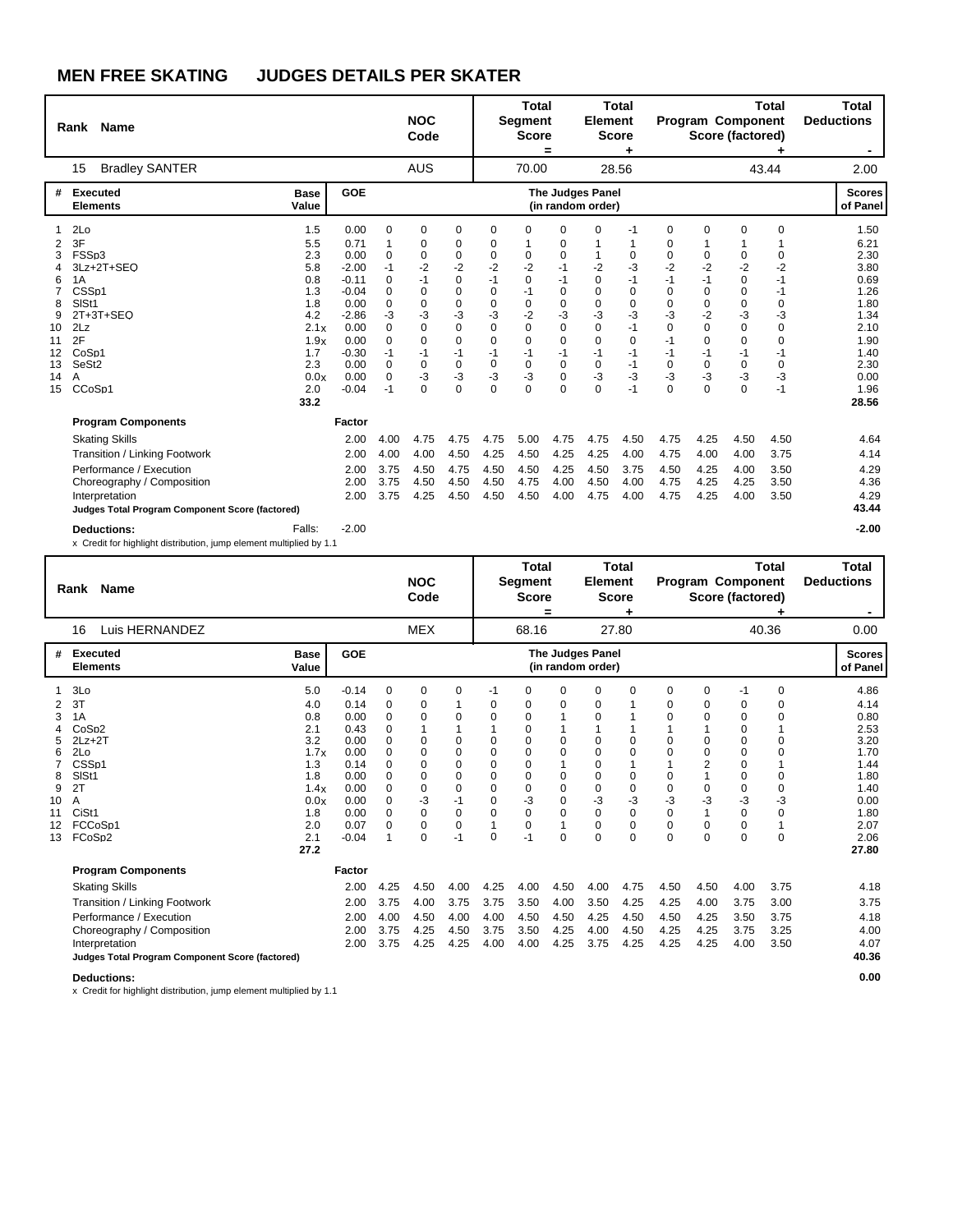|                                                               | Rank Name                                                                                                                          |                                                                                                            |                                                                                                                       |                                                                                            | <b>NOC</b><br>Code                                                                                                              |                                                                                                                                   |                                                                                                                                          | <b>Total</b><br><b>Segment</b><br><b>Score</b>                                                                                   | =                                                                                                                          | <b>Element</b>                                                                                                      | <b>Total</b><br><b>Score</b><br>٠                                                      |                                                                                                                              |                                                                                            | Program Component<br>Score (factored)                                                                                         | <b>Total</b>                                                                                                    | <b>Total</b><br><b>Deductions</b><br>$\blacksquare$                                                                   |
|---------------------------------------------------------------|------------------------------------------------------------------------------------------------------------------------------------|------------------------------------------------------------------------------------------------------------|-----------------------------------------------------------------------------------------------------------------------|--------------------------------------------------------------------------------------------|---------------------------------------------------------------------------------------------------------------------------------|-----------------------------------------------------------------------------------------------------------------------------------|------------------------------------------------------------------------------------------------------------------------------------------|----------------------------------------------------------------------------------------------------------------------------------|----------------------------------------------------------------------------------------------------------------------------|---------------------------------------------------------------------------------------------------------------------|----------------------------------------------------------------------------------------|------------------------------------------------------------------------------------------------------------------------------|--------------------------------------------------------------------------------------------|-------------------------------------------------------------------------------------------------------------------------------|-----------------------------------------------------------------------------------------------------------------|-----------------------------------------------------------------------------------------------------------------------|
|                                                               | <b>Justin PIETERSEN</b><br>17                                                                                                      |                                                                                                            |                                                                                                                       |                                                                                            | <b>RSA</b>                                                                                                                      |                                                                                                                                   |                                                                                                                                          | 66.80                                                                                                                            |                                                                                                                            |                                                                                                                     | 29.30                                                                                  |                                                                                                                              |                                                                                            |                                                                                                                               | 37.50                                                                                                           | 0.00                                                                                                                  |
| #                                                             | <b>Executed</b><br><b>Elements</b>                                                                                                 | <b>Base</b><br>Value                                                                                       | GOE                                                                                                                   |                                                                                            |                                                                                                                                 |                                                                                                                                   |                                                                                                                                          |                                                                                                                                  |                                                                                                                            | The Judges Panel<br>(in random order)                                                                               |                                                                                        |                                                                                                                              |                                                                                            |                                                                                                                               |                                                                                                                 | <b>Scores</b><br>of Panel                                                                                             |
| 3<br>4<br>5<br>6<br>7<br>8<br>9<br>10<br>11<br>12<br>13<br>14 | $3T+2T$<br>$2A+2T$<br>CoSp1<br>2Lo<br>2S<br><b>FSSp</b><br>SISt1<br>CiSt1<br>2F<br>CSS <sub>p1</sub><br>3S<br>2Lz<br>1A<br>FCCoSp1 | 5.3<br>4.6<br>1.7<br>1.5<br>1.3<br>0.0<br>1.8<br>1.8<br>1.9x<br>1.3<br>5.0x<br>2.1x<br>0.9x<br>2.0<br>31.2 | 0.00<br>0.00<br>0.00<br>0.00<br>0.00<br>0.00<br>0.00<br>0.00<br>0.00<br>$-0.21$<br>$-1.43$<br>0.00<br>0.00<br>$-0.26$ | $\mathbf 0$<br>0<br>0<br>0<br>$-1$<br>$-3$<br>$\Omega$<br>0<br>0<br>0<br>-1<br>0<br>0<br>0 | 0<br>0<br>$\Omega$<br>$\Omega$<br>0<br>-3<br>$\Omega$<br>$\Omega$<br>$\Omega$<br>$-2$<br>-2<br>$\Omega$<br>$\Omega$<br>$\Omega$ | $\mathbf 0$<br>0<br>0<br>$\mathbf 0$<br>$\mathbf 0$<br>$-2$<br>$\Omega$<br>$\mathbf 0$<br>$\Omega$<br>$-1$<br>$-1$<br>0<br>0<br>0 | 0<br>0<br>$\Omega$<br>$\Omega$<br>$\Omega$<br>-3<br>$\mathbf{1}$<br>$\Omega$<br>$\Omega$<br>$\Omega$<br>$-1$<br>0<br>$\mathbf 0$<br>$-1$ | 0<br>0<br>$\mathbf 0$<br>$\Omega$<br>$\mathbf 0$<br>-3<br>$\Omega$<br>$\Omega$<br>$-1$<br>$-1$<br>-1<br>0<br>$\mathbf 0$<br>$-2$ | $-1$<br>0<br>$\Omega$<br>$\Omega$<br>-3<br>$\Omega$<br>$\Omega$<br>$-1$<br>$-1$<br>$-1$<br>$-1$<br>$\mathbf 0$<br>$\Omega$ | 0<br>0<br>0<br>$\Omega$<br>0<br>-3<br>$\Omega$<br>$\Omega$<br>$\Omega$<br>$\Omega$<br>$-2$<br>$-1$<br>0<br>$\Omega$ | 0<br>0<br>0<br>0<br>0<br>-3<br>0<br>$-1$<br>$\mathbf 0$<br>0<br>$-1$<br>0<br>0<br>$-1$ | 0<br>0<br>-1<br>$\Omega$<br>$\Omega$<br>-3<br>$\Omega$<br>$\Omega$<br>$\Omega$<br>$-1$<br>-1<br>$\Omega$<br>$\Omega$<br>$-1$ | 0<br>0<br>0<br>0<br>0<br>-3<br>$\Omega$<br>0<br>$\Omega$<br>$-2$<br>$-2$<br>0<br>0<br>$-1$ | 0<br>0<br>0<br>$\mathbf 0$<br>0<br>$-2$<br>$\mathbf 0$<br>$\mathbf 0$<br>$\mathbf 0$<br>$\mathbf 0$<br>$-1$<br>0<br>0<br>$-1$ | 0<br>$\Omega$<br>$\Omega$<br>$\Omega$<br>-3<br>$\Omega$<br>$\Omega$<br>$\Omega$<br>-1<br>$-2$<br>0<br>0<br>$-2$ | 5.30<br>4.60<br>1.70<br>1.50<br>1.30<br>0.00<br>1.80<br>1.80<br>1.90<br>1.09<br>3.57<br>2.10<br>0.90<br>1.74<br>29.30 |
|                                                               | <b>Program Components</b>                                                                                                          |                                                                                                            | Factor                                                                                                                |                                                                                            |                                                                                                                                 |                                                                                                                                   |                                                                                                                                          |                                                                                                                                  |                                                                                                                            |                                                                                                                     |                                                                                        |                                                                                                                              |                                                                                            |                                                                                                                               |                                                                                                                 |                                                                                                                       |
|                                                               | <b>Skating Skills</b>                                                                                                              |                                                                                                            | 2.00                                                                                                                  | 4.00                                                                                       | 4.25                                                                                                                            | 3.75                                                                                                                              | 3.75                                                                                                                                     | 3.50                                                                                                                             | 4.00                                                                                                                       | 3.75                                                                                                                | 4.00                                                                                   | 3.75                                                                                                                         | 3.75                                                                                       | 4.00                                                                                                                          | 3.75                                                                                                            | 3.82                                                                                                                  |
|                                                               | Transition / Linking Footwork<br>Performance / Execution                                                                           |                                                                                                            | 2.00<br>2.00                                                                                                          | 4.25<br>4.00                                                                               | 3.75<br>4.25                                                                                                                    | 3.50<br>3.50                                                                                                                      | 3.75<br>4.00                                                                                                                             | 3.75<br>3.50                                                                                                                     | 4.00<br>3.50                                                                                                               | 3.50<br>3.50                                                                                                        | 3.50<br>3.75                                                                           | 3.25<br>3.75                                                                                                                 | 3.75<br>3.50                                                                               | 4.25<br>4.25                                                                                                                  | 3.75<br>3.50                                                                                                    | 3.68<br>3.71                                                                                                          |
|                                                               | Choreography / Composition<br>Interpretation<br>Judges Total Program Component Score (factored)                                    |                                                                                                            | 2.00<br>2.00                                                                                                          | 4.00<br>4.25                                                                               | 4.50<br>4.25                                                                                                                    | 3.50<br>3.25                                                                                                                      | 4.00<br>4.00                                                                                                                             | 3.75<br>3.75                                                                                                                     | 3.75<br>3.50                                                                                                               | 3.50<br>3.75                                                                                                        | 3.50<br>3.50                                                                           | 3.75<br>3.50                                                                                                                 | 3.50<br>3.75                                                                               | 4.25<br>4.00                                                                                                                  | 3.75<br>3.75                                                                                                    | 3.75<br>3.79<br>37.50                                                                                                 |
|                                                               | <b>Deductions:</b>                                                                                                                 |                                                                                                            |                                                                                                                       |                                                                                            |                                                                                                                                 |                                                                                                                                   |                                                                                                                                          |                                                                                                                                  |                                                                                                                            |                                                                                                                     |                                                                                        |                                                                                                                              |                                                                                            |                                                                                                                               |                                                                                                                 | 0.00                                                                                                                  |

x Credit for highlight distribution, jump element multiplied by 1.1

|                                                               | Name<br>Rank                                                                                                                                                                         |                                                                                                           |                                                                                                                                   |                                                                                                                                     | <b>NOC</b><br>Code                                                                                                               |                                                                                                                                                            |                                                                                                              | <b>Total</b><br><b>Segment</b><br><b>Score</b>                                                                                                   | =                                                                                                                       | <b>Element</b>                                                                                                        | <b>Total</b><br><b>Score</b><br>٠                                                                                   |                                                                                                                            |                                                                                                                           | <b>Program Component</b><br>Score (factored)                                                                             | <b>Total</b>                                                                                                | <b>Total</b><br><b>Deductions</b>                                                                                     |
|---------------------------------------------------------------|--------------------------------------------------------------------------------------------------------------------------------------------------------------------------------------|-----------------------------------------------------------------------------------------------------------|-----------------------------------------------------------------------------------------------------------------------------------|-------------------------------------------------------------------------------------------------------------------------------------|----------------------------------------------------------------------------------------------------------------------------------|------------------------------------------------------------------------------------------------------------------------------------------------------------|--------------------------------------------------------------------------------------------------------------|--------------------------------------------------------------------------------------------------------------------------------------------------|-------------------------------------------------------------------------------------------------------------------------|-----------------------------------------------------------------------------------------------------------------------|---------------------------------------------------------------------------------------------------------------------|----------------------------------------------------------------------------------------------------------------------------|---------------------------------------------------------------------------------------------------------------------------|--------------------------------------------------------------------------------------------------------------------------|-------------------------------------------------------------------------------------------------------------|-----------------------------------------------------------------------------------------------------------------------|
|                                                               | <b>Tristan THODE</b><br>18                                                                                                                                                           |                                                                                                           |                                                                                                                                   |                                                                                                                                     | <b>NZL</b>                                                                                                                       |                                                                                                                                                            |                                                                                                              | 65.85                                                                                                                                            |                                                                                                                         |                                                                                                                       | 31.63                                                                                                               |                                                                                                                            |                                                                                                                           |                                                                                                                          | 36.22                                                                                                       | 2.00                                                                                                                  |
| #                                                             | <b>Executed</b><br><b>Elements</b>                                                                                                                                                   | <b>Base</b><br>Value                                                                                      | GOE                                                                                                                               |                                                                                                                                     |                                                                                                                                  |                                                                                                                                                            |                                                                                                              |                                                                                                                                                  |                                                                                                                         | <b>The Judges Panel</b><br>(in random order)                                                                          |                                                                                                                     |                                                                                                                            |                                                                                                                           |                                                                                                                          |                                                                                                             | <b>Scores</b><br>of Panel                                                                                             |
| 1<br>3<br>4<br>5<br>6<br>8<br>9<br>10<br>11<br>12<br>13<br>14 | 3Lo<br>$2Lz + 2T + 2Lo$<br>FCSp1<br>2F<br>CoSp <sub>2</sub><br>2S<br>$3T+2T$<br>SISt1<br>2Lo<br>3T<br>CiSt1<br>1A<br>CCoSp1<br>FSS <sub>D1</sub>                                     | 5.0<br>4.7<br>1.7<br>1.7<br>2.1<br>1.3<br>5.3<br>1.8<br>1.7x<br>4.4x<br>1.8<br>0.9x<br>2.0<br>1.7<br>36.1 | $-1.00$<br>0.00<br>0.00<br>0.00<br>$-0.04$<br>$-1.00$<br>0.00<br>$-0.17$<br>0.00<br>$-2.00$<br>$-0.09$<br>0.00<br>0.00<br>$-0.17$ | $-1$<br>0<br>0<br>0<br>$\mathbf 0$<br>-3<br>$\Omega$<br>$-1$<br>$\mathbf 0$<br>$-2$<br>$\Omega$<br>$\Omega$<br>$\Omega$<br>$\Omega$ | $-1$<br>0<br>$\Omega$<br>$\Omega$<br>$-1$<br>-3<br>$\Omega$<br>$\Omega$<br>0<br>$-2$<br>$\Omega$<br>$\Omega$<br>$\Omega$<br>$-1$ | $-1$<br>0<br>$\mathbf 0$<br>$\mathbf 0$<br>$-1$<br>-3<br>$\Omega$<br>$\mathbf 0$<br>$\mathbf 0$<br>$-2$<br>$\Omega$<br>$\mathbf 0$<br>$\Omega$<br>$\Omega$ | $-1$<br>0<br>0<br>$\Omega$<br>0<br>-3<br>$\Omega$<br>$\Omega$<br>0<br>$-2$<br>0<br>0<br>$\Omega$<br>$\Omega$ | -1<br>0<br>$-1$<br>$\mathbf 0$<br>$\mathbf 0$<br>-3<br>$\Omega$<br>$-1$<br>$\mathbf 0$<br>$-2$<br>$\Omega$<br>$\mathbf 0$<br>$\mathbf 0$<br>$-1$ | -1<br>0<br>$\Omega$<br>1<br>$\Omega$<br>$-3$<br>$\Omega$<br>$-1$<br>$\Omega$<br>-2<br>$\Omega$<br>$\Omega$<br>0<br>$-1$ | $-2$<br>0<br>$\Omega$<br>$\Omega$<br>0<br>-3<br>$\Omega$<br>$-1$<br>0<br>$-2$<br>$-1$<br>$\Omega$<br>$\Omega$<br>$-2$ | $-1$<br>0<br>$\Omega$<br>$\mathbf 0$<br>-3<br>$\Omega$<br>$-1$<br>$\mathbf 0$<br>$-2$<br>$-1$<br>0<br>0<br>$\Omega$ | -1<br>-1<br>$\Omega$<br>$\Omega$<br>$-1$<br>$-3$<br>$\Omega$<br>$-1$<br>$\Omega$<br>$-2$<br>$\Omega$<br>$\Omega$<br>0<br>0 | $-1$<br>0<br>$\mathbf 0$<br>0<br>$\mathbf 0$<br>-3<br>$\Omega$<br>0<br>0<br>$-2$<br>$\Omega$<br>$\Omega$<br>1<br>$\Omega$ | $-1$<br>0<br>0<br>0<br>$\mathbf 0$<br>-3<br>$\Omega$<br>$-1$<br>$\mathbf 0$<br>$-2$<br>$\Omega$<br>$\Omega$<br>0<br>$-1$ | $-1$<br>0<br>$\Omega$<br>$\Omega$<br>0<br>-3<br>-1<br>$-1$<br>0<br>$-2$<br>-1<br>$\Omega$<br>$\Omega$<br>-1 | 4.00<br>4.70<br>1.70<br>1.70<br>2.06<br>0.30<br>5.30<br>1.63<br>1.70<br>2.40<br>1.71<br>0.90<br>2.00<br>1.53<br>31.63 |
|                                                               | <b>Program Components</b>                                                                                                                                                            |                                                                                                           | Factor                                                                                                                            |                                                                                                                                     |                                                                                                                                  |                                                                                                                                                            |                                                                                                              |                                                                                                                                                  |                                                                                                                         |                                                                                                                       |                                                                                                                     |                                                                                                                            |                                                                                                                           |                                                                                                                          |                                                                                                             |                                                                                                                       |
|                                                               | <b>Skating Skills</b><br>Transition / Linking Footwork<br>Performance / Execution<br>Choreography / Composition<br>Interpretation<br>Judges Total Program Component Score (factored) |                                                                                                           | 2.00<br>2.00<br>2.00<br>2.00<br>2.00                                                                                              | 4.25<br>4.00<br>4.00<br>4.00<br>4.25                                                                                                | 3.75<br>3.50<br>3.50<br>3.00<br>3.50                                                                                             | 4.25<br>4.00<br>4.25<br>4.25<br>4.00                                                                                                                       | 3.75<br>3.50<br>3.75<br>3.75<br>3.75                                                                         | 3.75<br>3.50<br>3.50<br>3.75<br>3.50                                                                                                             | 3.75<br>3.75<br>3.50<br>3.25<br>3.25                                                                                    | 3.75<br>3.50<br>3.75<br>3.75<br>3.25                                                                                  | 3.75<br>3.50<br>3.25<br>3.50<br>3.25                                                                                | 4.00<br>3.75<br>4.25<br>4.00<br>4.00                                                                                       | 4.00<br>3.50<br>3.75<br>3.50<br>3.75                                                                                      | 3.75<br>3.25<br>3.50<br>3.50<br>3.25                                                                                     | 4.00<br>3.75<br>3.50<br>3.75<br>3.50                                                                        | 3.82<br>3.54<br>3.61<br>3.64<br>3.50<br>36.22                                                                         |
|                                                               | <b>Deductions:</b>                                                                                                                                                                   | Time violation:                                                                                           | $-1.00$                                                                                                                           |                                                                                                                                     |                                                                                                                                  |                                                                                                                                                            |                                                                                                              | Falls:                                                                                                                                           | $-1.00$                                                                                                                 |                                                                                                                       |                                                                                                                     |                                                                                                                            |                                                                                                                           |                                                                                                                          |                                                                                                             | $-2.00$                                                                                                               |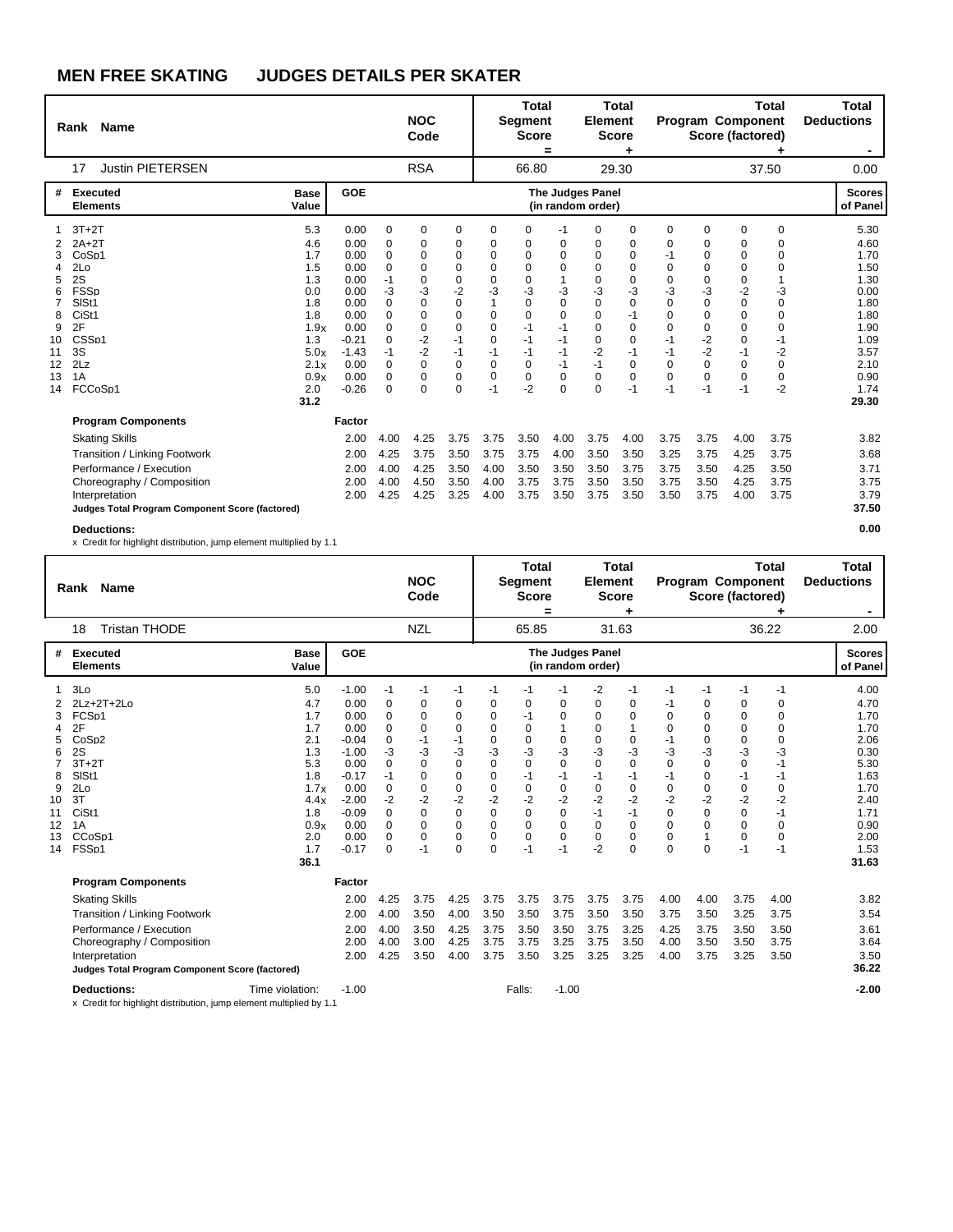|                                                                                                            |                                                                                                                                         |                                                                                                                      | <b>NOC</b><br>Code                                                                                           |                                                                                                                                              |                                                                                                                         |                                                                                                                                     |                                                                                                                                                    |                                                                                                            |                                                                                                  |                                                                                                                                          |                                                                                                                                             |                                                                                                             |                                                                                                                           | <b>Total</b><br><b>Deductions</b><br>$\blacksquare$                                                                   |
|------------------------------------------------------------------------------------------------------------|-----------------------------------------------------------------------------------------------------------------------------------------|----------------------------------------------------------------------------------------------------------------------|--------------------------------------------------------------------------------------------------------------|----------------------------------------------------------------------------------------------------------------------------------------------|-------------------------------------------------------------------------------------------------------------------------|-------------------------------------------------------------------------------------------------------------------------------------|----------------------------------------------------------------------------------------------------------------------------------------------------|------------------------------------------------------------------------------------------------------------|--------------------------------------------------------------------------------------------------|------------------------------------------------------------------------------------------------------------------------------------------|---------------------------------------------------------------------------------------------------------------------------------------------|-------------------------------------------------------------------------------------------------------------|---------------------------------------------------------------------------------------------------------------------------|-----------------------------------------------------------------------------------------------------------------------|
|                                                                                                            |                                                                                                                                         |                                                                                                                      | <b>MEX</b>                                                                                                   |                                                                                                                                              |                                                                                                                         |                                                                                                                                     |                                                                                                                                                    |                                                                                                            |                                                                                                  |                                                                                                                                          |                                                                                                                                             |                                                                                                             |                                                                                                                           | 2.00                                                                                                                  |
| <b>Base</b><br>Value                                                                                       | GOE                                                                                                                                     |                                                                                                                      |                                                                                                              |                                                                                                                                              |                                                                                                                         |                                                                                                                                     |                                                                                                                                                    |                                                                                                            |                                                                                                  |                                                                                                                                          |                                                                                                                                             |                                                                                                             |                                                                                                                           | <b>Scores</b><br>of Panel                                                                                             |
| 4.5<br>4.0<br>1.7<br>1.7<br>3.3<br>1.8<br>2.3<br>6.4x<br>0.6x<br>1.2<br>3.6x<br>1.4x<br>1.8<br>2.0<br>36.3 | $-0.86$<br>$-3.00$<br>0.00<br>$-0.30$<br>$-0.70$<br>0.00<br>$-0.13$<br>$-0.29$<br>$-0.07$<br>0.00<br>$-2.10$<br>$-0.47$<br>0.00<br>0.00 | $-1$<br>$-3$<br>$-1$<br>$-2$<br>$-1$<br>$\Omega$<br>$-1$<br>$\Omega$<br>$\Omega$<br>0<br>-3<br>$-2$<br>0<br>$\Omega$ | -2<br>-3<br>0<br>$-1$<br>$-1$<br>0<br>$\Omega$<br>$-1$<br>$-1$<br>$\mathbf 0$<br>-3<br>$-2$<br>0<br>$\Omega$ | $-1$<br>-3<br>$\mathbf 0$<br>$-1$<br>$-1$<br>$\mathbf 0$<br>$\Omega$<br>$\Omega$<br>$\Omega$<br>$-1$<br>$-2$<br>0<br>$\mathbf 0$<br>$\Omega$ | $-1$<br>-3<br>$\mathbf 0$<br>-1<br>$-1$<br>$\Omega$<br>$\Omega$<br>$\Omega$<br>$-2$<br>0<br>-3<br>$-2$<br>0<br>$\Omega$ | $-2$<br>$-3$<br>$\mathbf 0$<br>$-1$<br>$-1$<br>$\Omega$<br>$-1$<br>$-2$<br>$\Omega$<br>0<br>$-3$<br>$-2$<br>$\mathbf 0$<br>$\Omega$ | $-2$<br>$-3$<br>$\mathbf 0$<br>$-2$<br>$-1$<br>$\Omega$<br>$\Omega$<br>$-1$<br>$\Omega$<br>$\mathbf{1}$<br>$-3$<br>$-2$<br>$\mathbf 0$<br>$\Omega$ | 0<br>-3<br>0<br>$-1$<br>-1<br>0<br>$\Omega$<br>0<br>$\Omega$<br>0<br>-3<br>$-2$<br>$\mathbf 0$<br>$\Omega$ | 0<br>-3<br>0<br>$-1$<br>$-1$<br>0<br>$\Omega$<br>0<br>$-2$<br>0<br>$-3$<br>$-1$<br>0<br>$\Omega$ | $-2$<br>-3<br>$\Omega$<br>$-1$<br>$-1$<br>$\Omega$<br>$\Omega$<br>$-1$<br>$-1$<br>$\mathbf 0$<br>$-3$<br>$-2$<br>$\mathbf 0$<br>$\Omega$ | -1<br>-3<br>$\mathbf 0$<br>-1<br>$-1$<br>$\Omega$<br>$-1$<br>$\Omega$<br>$\Omega$<br>$\mathbf 0$<br>$-3$<br>$-1$<br>$\mathbf 0$<br>$\Omega$ | 0<br>-3<br>0<br>$-1$<br>$-1$<br>$\Omega$<br>$-1$<br>$\Omega$<br>$-1$<br>0<br>-3<br>$-3$<br>$\mathbf 0$<br>0 | -1<br>-3<br>0<br>$-2$<br>$-2$<br>$\Omega$<br>$-1$<br>$-1$<br>$-1$<br>$\mathbf 0$<br>-3<br>$-1$<br>$\mathbf 0$<br>$\Omega$ | 3.64<br>1.00<br>1.70<br>1.40<br>2.60<br>1.80<br>2.17<br>6.11<br>0.53<br>1.20<br>1.50<br>0.93<br>1.80<br>2.00<br>28.38 |
|                                                                                                            | 2.00<br>2.00<br>2.00                                                                                                                    | 4.00<br>4.25<br>4.00                                                                                                 | 4.25<br>3.50<br>3.75                                                                                         | 4.00<br>3.75<br>3.75                                                                                                                         | 4.50<br>4.00<br>4.50                                                                                                    | 3.75<br>3.50<br>4.00                                                                                                                | 4.00<br>4.25<br>4.50                                                                                                                               | 3.25<br>3.25<br>3.25                                                                                       | 4.00<br>3.25<br>3.75                                                                             | 4.25<br>4.00<br>4.25                                                                                                                     | 3.75<br>3.50<br>3.75                                                                                                                        | 3.75<br>3.50<br>3.50                                                                                        | 3.75<br>3.50<br>3.50                                                                                                      | 3.89<br>3.50<br>3.71                                                                                                  |
| Judges Total Program Component Score (factored)<br>Falls:                                                  | 2.00<br>2.00<br>$-2.00$                                                                                                                 | 4.25<br>4.00                                                                                                         | 4.00<br>3.75                                                                                                 | 3.75<br>3.50                                                                                                                                 | 4.50<br>4.50                                                                                                            | 3.75<br>3.75                                                                                                                        | 4.00<br>4.25                                                                                                                                       | 3.25<br>3.50                                                                                               | 3.75<br>3.50                                                                                     | 4.25<br>4.00                                                                                                                             | 3.50<br>3.50                                                                                                                                | 3.75<br>3.50                                                                                                | 3.50<br>3.75                                                                                                              | 3.71<br>3.61<br>36.84<br>$-2.00$                                                                                      |
|                                                                                                            |                                                                                                                                         | Factor<br>x Credit for highlight distribution, jump element multiplied by 1.1                                        |                                                                                                              |                                                                                                                                              |                                                                                                                         |                                                                                                                                     |                                                                                                                                                    | <b>Total</b><br><b>Segment</b><br><b>Score</b><br>$\equiv$<br>63.22                                        |                                                                                                  | <b>Total</b><br><b>Element</b><br><b>Score</b><br>28.38<br><b>The Judges Panel</b><br>(in random order)                                  |                                                                                                                                             |                                                                                                             |                                                                                                                           | <b>Total</b><br><b>Program Component</b><br>Score (factored)<br>36.84                                                 |

|                                          | Rank Name                                                                                                                                                                                                         |                                                                                                     |                                                                                                                              | <b>NOC</b><br>Code                                                                                   |                                                                                              |                                                                                                                                   | Total<br>Segment<br><b>Score</b>                                                                                     | =                                                                                            | Element<br><b>Score</b>                                                                                            | <b>Total</b>                                                                                                                       |                                                                                                                                    |                                                                                             | <b>Program Component</b><br>Score (factored)                                                                         | <b>Total</b>                                                                                                                | <b>Total</b><br><b>Deductions</b>                                                              |                                                                                                               |
|------------------------------------------|-------------------------------------------------------------------------------------------------------------------------------------------------------------------------------------------------------------------|-----------------------------------------------------------------------------------------------------|------------------------------------------------------------------------------------------------------------------------------|------------------------------------------------------------------------------------------------------|----------------------------------------------------------------------------------------------|-----------------------------------------------------------------------------------------------------------------------------------|----------------------------------------------------------------------------------------------------------------------|----------------------------------------------------------------------------------------------|--------------------------------------------------------------------------------------------------------------------|------------------------------------------------------------------------------------------------------------------------------------|------------------------------------------------------------------------------------------------------------------------------------|---------------------------------------------------------------------------------------------|----------------------------------------------------------------------------------------------------------------------|-----------------------------------------------------------------------------------------------------------------------------|------------------------------------------------------------------------------------------------|---------------------------------------------------------------------------------------------------------------|
|                                          | Miguel Angel MOYRON<br>20                                                                                                                                                                                         |                                                                                                     |                                                                                                                              |                                                                                                      | <b>MEX</b>                                                                                   |                                                                                                                                   |                                                                                                                      | 62.86                                                                                        |                                                                                                                    |                                                                                                                                    | 31.22                                                                                                                              |                                                                                             |                                                                                                                      |                                                                                                                             | 33.64                                                                                          | 2.00                                                                                                          |
| #                                        | <b>Executed</b><br><b>Elements</b>                                                                                                                                                                                | <b>Base</b><br>Value                                                                                | GOE                                                                                                                          |                                                                                                      |                                                                                              |                                                                                                                                   |                                                                                                                      |                                                                                              |                                                                                                                    | <b>The Judges Panel</b><br>(in random order)                                                                                       |                                                                                                                                    |                                                                                             |                                                                                                                      |                                                                                                                             |                                                                                                | <b>Scores</b><br>of Panel                                                                                     |
| 2<br>3<br>8<br>9<br>10<br>11<br>12<br>13 | 3Lz<br>2F<br>3Lo<br>SISt1<br>FCS <sub>p2</sub><br>$3T+2T$<br>2A+2T+SEQ<br>CLS <sub>p1</sub><br>3T<br>2A<br>2F<br>CiSt <sub>1</sub><br>CCoSp1                                                                      | 6.0<br>1.7<br>5.0<br>1.8<br>2.0<br>5.3<br>4.1x<br>1.3<br>4.4x<br>3.6x<br>1.9x<br>1.8<br>2.0<br>40.9 | $-2.14$<br>$-0.30$<br>$-3.00$<br>0.00<br>0.00<br>0.00<br>$-1.50$<br>0.14<br>$-1.14$<br>$-0.70$<br>$-1.00$<br>0.00<br>$-0.04$ | $-2$<br>0<br>-3<br>$\mathbf 0$<br>0<br>$\Omega$<br>-1<br>1<br>0<br>$-1$<br>-3<br>$\mathbf 0$<br>$-1$ | $-2$<br>$-2$<br>-3<br>0<br>0<br>0<br>$-2$<br>$\Omega$<br>$-1$<br>$-1$<br>-3<br>0<br>$\Omega$ | $-2$<br>0<br>-3<br>$\mathbf 0$<br>$\mathbf 0$<br>$\mathbf 0$<br>$-2$<br>$\Omega$<br>$-1$<br>$-2$<br>-3<br>$\mathbf 0$<br>$\Omega$ | $-2$<br>0<br>$-3$<br>$\mathbf 0$<br>0<br>$\mathbf 0$<br>$-2$<br>1<br>$-1$<br>$\mathbf 0$<br>$-3$<br>$\mathbf 0$<br>0 | -3<br>-2<br>$-3$<br>0<br>0<br>$-1$<br>-3<br>$-1$<br>$-1$<br>$-1$<br>$-3$<br>$\Omega$<br>$-1$ | -2<br>-3<br>-3<br>$\mathbf 0$<br>$\mathbf 0$<br>$\mathbf 0$<br>$-2$<br>1<br>$-2$<br>$-1$<br>-3<br>$\mathbf 0$<br>0 | -2<br>$-1$<br>-3<br>$\mathbf 0$<br>$\mathbf 0$<br>$\mathbf 0$<br>$-2$<br>$\mathbf 0$<br>$-2$<br>$-1$<br>-3<br>$\Omega$<br>$\Omega$ | -3<br>-1<br>-3<br>$\mathbf 0$<br>$\mathbf 0$<br>$\mathbf 0$<br>-3<br>$\mathbf{1}$<br>$-1$<br>$-1$<br>-3<br>$\mathbf 0$<br>$\Omega$ | -3<br>-2<br>-3<br>0<br>0<br>$-1$<br>$-2$<br>$\Omega$<br>$-2$<br>$-1$<br>-3<br>0<br>$\Omega$ | $-2$<br>$-1$<br>$-3$<br>$\mathbf 0$<br>0<br>$\mathbf 0$<br>$-2$<br>$\Omega$<br>$-1$<br>$-1$<br>$-3$<br>$\Omega$<br>0 | -2<br>$-1$<br>-3<br>$\mathbf 0$<br>-1<br>$\mathbf 0$<br>$-2$<br>$\mathbf{1}$<br>$-1$<br>-1<br>-3<br>$\mathbf 0$<br>$\Omega$ | -2<br>-1<br>-3<br>$\mathbf 0$<br>0<br>0<br>$-2$<br>$\Omega$<br>$-2$<br>$-1$<br>-3<br>0<br>$-1$ | 3.86<br>1.40<br>2.00<br>1.80<br>2.00<br>5.30<br>2.60<br>1.44<br>3.26<br>2.90<br>0.90<br>1.80<br>1.96<br>31.22 |
|                                          | <b>Program Components</b><br><b>Skating Skills</b><br>Transition / Linking Footwork<br>Performance / Execution<br>Choreography / Composition<br>Interpretation<br>Judges Total Program Component Score (factored) |                                                                                                     | Factor<br>2.00<br>2.00<br>2.00<br>2.00<br>2.00                                                                               | 3.75<br>3.50<br>3.75<br>3.50<br>3.50                                                                 | 3.50<br>2.75<br>3.25<br>3.25<br>3.50                                                         | 3.25<br>3.00<br>3.25<br>3.00<br>3.00                                                                                              | 3.75<br>3.50<br>4.00<br>3.50<br>3.75                                                                                 | 4.25<br>3.75<br>4.00<br>4.25<br>4.00                                                         | 3.50<br>2.75<br>3.25<br>3.00<br>3.00                                                                               | 3.50<br>3.75<br>3.50<br>3.25<br>3.25                                                                                               | 3.25<br>2.75<br>3.00<br>3.00<br>3.00                                                                                               | 3.75<br>3.25<br>3.50<br>3.75<br>3.25                                                        | 3.50<br>3.00<br>3.25<br>3.50<br>3.25                                                                                 | 3.50<br>3.00<br>2.75<br>3.25<br>3.00                                                                                        | 3.75<br>3.50<br>3.50<br>3.50<br>3.75                                                           | 3.54<br>3.21<br>3.39<br>3.32<br>3.36<br>33.64                                                                 |
|                                          | <b>Deductions:</b>                                                                                                                                                                                                | Falls:                                                                                              | $-2.00$                                                                                                                      |                                                                                                      |                                                                                              |                                                                                                                                   |                                                                                                                      |                                                                                              |                                                                                                                    |                                                                                                                                    |                                                                                                                                    |                                                                                             |                                                                                                                      |                                                                                                                             |                                                                                                | $-2.00$                                                                                                       |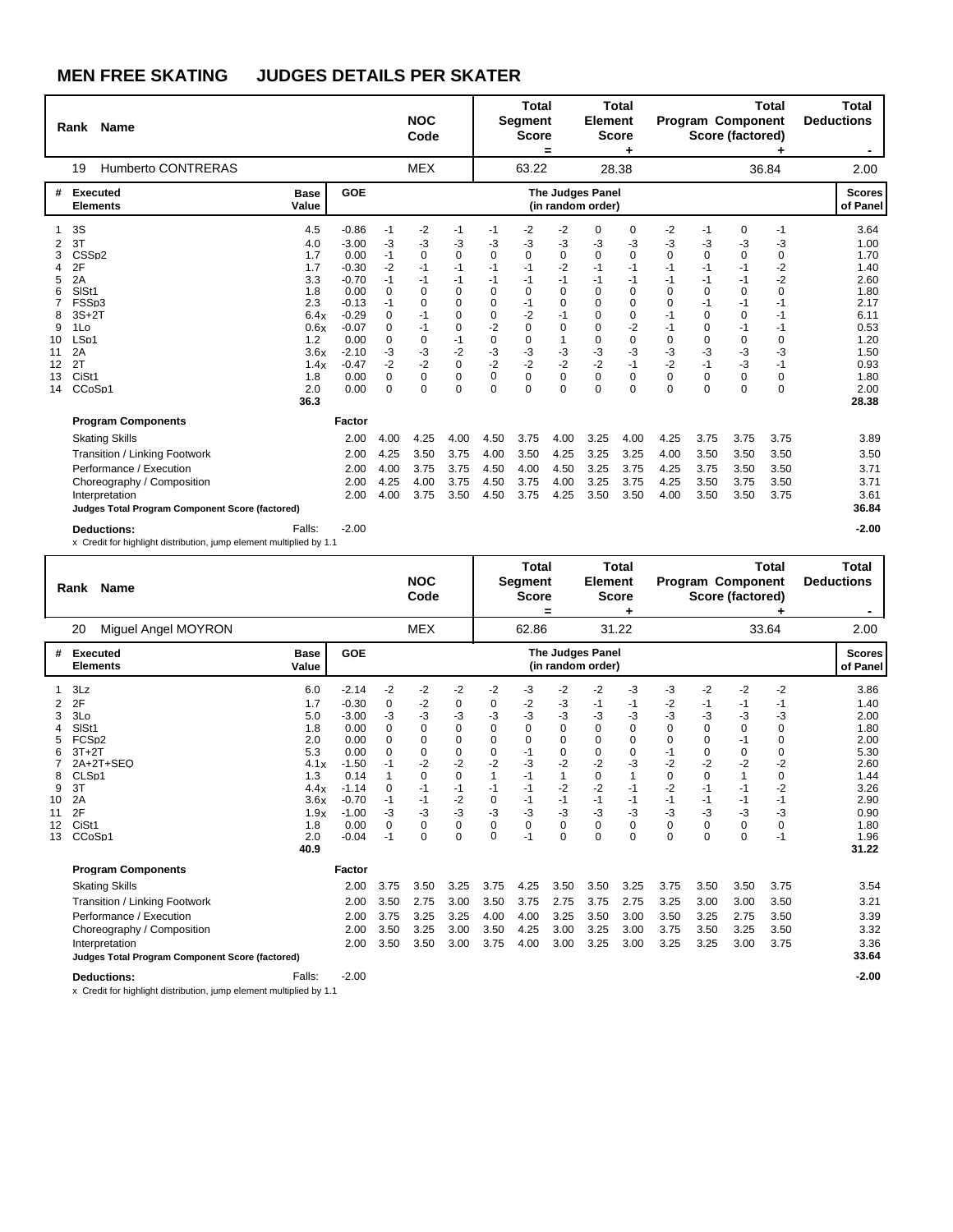|             | Rank Name                                                               |                      |                            |                                 | <b>NOC</b><br>Code                  |                                           |                                           | <b>Total</b><br>Segment<br><b>Score</b>   | $=$                                 | <b>Element</b>                               | <b>Total</b><br><b>Score</b><br>٠ |                                  |                                 | <b>Program Component</b><br>Score (factored) | <b>Total</b>              | Total<br><b>Deductions</b><br>۰ |
|-------------|-------------------------------------------------------------------------|----------------------|----------------------------|---------------------------------|-------------------------------------|-------------------------------------------|-------------------------------------------|-------------------------------------------|-------------------------------------|----------------------------------------------|-----------------------------------|----------------------------------|---------------------------------|----------------------------------------------|---------------------------|---------------------------------|
|             | Robert McNAMARA<br>21                                                   |                      |                            |                                 | <b>AUS</b>                          |                                           |                                           | 61.51                                     |                                     |                                              | 20.21                             |                                  |                                 |                                              | 41.30                     | 0.00                            |
| #           | <b>Executed</b><br><b>Elements</b>                                      | <b>Base</b><br>Value | <b>GOE</b>                 |                                 |                                     |                                           |                                           |                                           |                                     | <b>The Judges Panel</b><br>(in random order) |                                   |                                  |                                 |                                              |                           | <b>Scores</b><br>of Panel       |
| 3           | 2S<br>FSS <sub>p2</sub><br>CCoSp3                                       | 1.3<br>2.0<br>3.0    | 0.00<br>0.00<br>$-0.43$    | $\mathbf 0$<br>-1<br>$-2$       | 0<br>0<br>$-2$                      | $\mathbf 0$<br>-1<br>0                    | 0<br>0<br>-1                              | 0<br>0<br>-3                              | $\Omega$<br>-1<br>0                 | 0<br>0<br>$-1$                               | 0<br>0<br>$-2$                    | $\Omega$<br>0<br>-1              | 0<br>0<br>$-1$                  | 0<br>0<br>$-1$                               | 0<br>0<br>$-2$            | 1.30<br>2.00<br>2.57            |
| 4<br>5<br>6 | 2Lz<br>SIS <sub>t1</sub><br>2A                                          | 1.9<br>1.8<br>3.3    | $-0.13$<br>0.00<br>$-0.80$ | $\mathbf 0$<br>$\Omega$<br>$-1$ | $-2$<br>$\mathbf 0$<br>$-2$         | $\mathbf 0$<br>$\Omega$<br>$-1$           | $-1$<br>$\Omega$<br>$-1$                  | 0<br>$\mathbf 0$<br>$-1$                  | $-1$<br>$\Omega$<br>$-1$            | $-1$<br>0<br>$-2$                            | 0<br>0<br>$-1$                    | $-1$<br>$\Omega$<br>$-2$         | $\mathbf 0$<br>$\Omega$<br>$-1$ | 0<br>$\Omega$<br>$-1$                        | $-1$<br>$\Omega$<br>-1    | 1.77<br>1.80<br>2.50            |
| 8<br>9      | LSp1<br>2F<br>CiSt <sub>1</sub>                                         | 1.2<br>1.9x<br>1.8   | 0.00<br>0.00<br>0.00       | 1<br>$-1$<br>$-1$               | $\Omega$<br>$\Omega$<br>$\mathbf 0$ | $\mathbf 0$<br>$\mathbf 0$<br>$\mathbf 0$ | $\mathbf 0$<br>$\mathbf 0$<br>$\mathbf 0$ | $\mathbf 0$<br>$\mathbf 0$<br>$\mathbf 0$ | $\Omega$<br>$\Omega$<br>$\mathbf 0$ | $\Omega$<br>$\Omega$<br>$\Omega$             | 0<br>0<br>0                       | $\Omega$<br>$\Omega$<br>$\Omega$ | $\mathbf 0$<br>0<br>0           | $\mathbf 0$<br>0<br>$\mathbf 0$              | 0<br>$\Omega$<br>$\Omega$ | 1.20<br>1.90<br>1.80            |
| 10<br>11    | 2Lo<br>US <sub>p</sub> 2                                                | 1.7x<br>1.5<br>21.4  | 0.00<br>0.17               | $\Omega$<br>$\Omega$            | $-2$<br>$\Omega$                    | $\Omega$<br>$-1$                          | $\Omega$<br>$\Omega$                      | $\mathbf 0$<br>$\Omega$                   | $-1$<br>$\Omega$                    | $\Omega$                                     | 0<br>1                            | $\Omega$                         | $\Omega$<br>$\mathbf{1}$        | $\Omega$                                     | $\Omega$<br>$-1$          | 1.70<br>1.67<br>20.21           |
|             | <b>Program Components</b>                                               |                      | Factor                     |                                 |                                     |                                           |                                           |                                           |                                     |                                              |                                   |                                  |                                 |                                              |                           |                                 |
|             | <b>Skating Skills</b><br>Transition / Linking Footwork                  |                      | 2.00<br>2.00               | 3.75<br>3.75                    | 3.75<br>3.25                        | 3.75<br>3.50                              | 3.75<br>3.50                              | 4.25<br>5.00                              | 3.75<br>4.25                        | 4.25<br>4.50                                 | 4.00<br>3.75                      | 4.25<br>4.00                     | 4.25<br>4.25                    | 4.25<br>4.75                                 | 3.75<br>4.00              | 4.00<br>4.04                    |
|             | Performance / Execution<br>Choreography / Composition<br>Interpretation |                      | 2.00<br>2.00<br>2.00       | 3.75<br>3.50<br>3.50            | 3.25<br>2.75<br>3.50                | 3.75<br>3.50<br>3.75                      | 4.25<br>4.00<br>4.00                      | 4.50<br>4.75<br>4.50                      | 4.50<br>4.25<br>4.50                | 4.50<br>4.25<br>4.75                         | 4.00<br>3.75<br>4.00              | 4.25<br>4.25<br>4.50             | 4.50<br>4.25<br>4.50            | 4.50<br>4.75<br>5.00                         | 4.25<br>4.00<br>4.50      | 4.25<br>4.07<br>4.29<br>41.30   |
|             | Judges Total Program Component Score (factored)<br><b>Deductions:</b>   |                      |                            |                                 |                                     |                                           |                                           |                                           |                                     |                                              |                                   |                                  |                                 |                                              |                           | 0.00                            |

x Credit for highlight distribution, jump element multiplied by 1.1

|                                                                            | <b>Name</b><br>Rank                                                                                                                                                                                               |                                                                                                            |                                                                                                                                         |                                                                                            | <b>NOC</b><br>Code                                                                                                  |                                                                                                          |                                                                                          | Total<br><b>Segment</b><br><b>Score</b>                                                                                                        | =                                                                                                          | <b>Element</b>                                                                                      | <b>Total</b><br><b>Score</b>                                                        |                                                                                                       | <b>Program Component</b><br>Score (factored)                                                |                                                                                                           | <b>Total</b>                                                                                          | <b>Total</b><br><b>Deductions</b>                                                                                     |
|----------------------------------------------------------------------------|-------------------------------------------------------------------------------------------------------------------------------------------------------------------------------------------------------------------|------------------------------------------------------------------------------------------------------------|-----------------------------------------------------------------------------------------------------------------------------------------|--------------------------------------------------------------------------------------------|---------------------------------------------------------------------------------------------------------------------|----------------------------------------------------------------------------------------------------------|------------------------------------------------------------------------------------------|------------------------------------------------------------------------------------------------------------------------------------------------|------------------------------------------------------------------------------------------------------------|-----------------------------------------------------------------------------------------------------|-------------------------------------------------------------------------------------|-------------------------------------------------------------------------------------------------------|---------------------------------------------------------------------------------------------|-----------------------------------------------------------------------------------------------------------|-------------------------------------------------------------------------------------------------------|-----------------------------------------------------------------------------------------------------------------------|
|                                                                            | Joel WATSON<br>22                                                                                                                                                                                                 |                                                                                                            |                                                                                                                                         |                                                                                            | <b>NZL</b>                                                                                                          |                                                                                                          |                                                                                          | 60.40                                                                                                                                          |                                                                                                            |                                                                                                     | 28.74                                                                               |                                                                                                       |                                                                                             |                                                                                                           | 33.66                                                                                                 | 2.00                                                                                                                  |
| #                                                                          | Executed<br><b>Elements</b>                                                                                                                                                                                       | <b>Base</b><br>Value                                                                                       | GOE                                                                                                                                     |                                                                                            |                                                                                                                     |                                                                                                          |                                                                                          |                                                                                                                                                |                                                                                                            | The Judges Panel<br>(in random order)                                                               |                                                                                     |                                                                                                       |                                                                                             |                                                                                                           |                                                                                                       | <b>Scores</b><br>of Panel                                                                                             |
| $\overline{2}$<br>3<br>4<br>5<br>6<br>8<br>9<br>10<br>11<br>12<br>13<br>14 | $3T+2T$<br>1A<br>3S<br>CCoSp1<br>$2Lz+2T$<br>CSS <sub>p1</sub><br>CiSt1<br>2S<br>1Lo<br>2A<br>FSSp3<br>SIS <sub>t1</sub><br>2T<br>CoSp2                                                                           | 5.3<br>0.8<br>4.5<br>2.0<br>3.2<br>1.3<br>1.8<br>1.4x<br>0.6x<br>3.6x<br>2.3<br>1.8<br>1.4x<br>2.1<br>32.1 | 0.00<br>0.00<br>$-0.57$<br>$-0.04$<br>0.00<br>$-0.21$<br>$-1.00$<br>$-1.00$<br>$-0.03$<br>0.00<br>$-0.21$<br>$-0.09$<br>0.00<br>$-0.21$ | 1<br>0<br>$-1$<br>0<br>0<br>$-1$<br>$-2$<br>$-3$<br>0<br>0<br>$-1$<br>$-1$<br>$-1$<br>$-1$ | 0<br>0<br>$-2$<br>$\Omega$<br>$\Omega$<br>-3<br>-3<br>-3<br>0<br>$\Omega$<br>-1<br>$\Omega$<br>$\Omega$<br>$\Omega$ | 0<br>0<br>$-1$<br>0<br>0<br>0<br>-3<br>-3<br>0<br>$\mathbf 0$<br>0<br>$\mathbf 0$<br>$\mathbf 0$<br>$-1$ | 0<br>0<br>0<br>0<br>0<br>-1<br>-3<br>-3<br>0<br>$\mathbf 0$<br>$-1$<br>$-1$<br>0<br>$-1$ | 0<br>0<br>-1<br>-2<br>$\mathbf 0$<br>-1<br>$-3$<br>$-3$<br>$\mathbf 0$<br>$\mathbf 0$<br>$\mathbf 0$<br>$\mathbf 0$<br>$\mathbf 0$<br>$\Omega$ | 0<br>0<br>0<br>$\mathbf 0$<br>0<br>-3<br>-3<br>0<br>$\mathbf 0$<br>$-1$<br>$-1$<br>$\mathbf 0$<br>$\Omega$ | 0<br>0<br>0<br>0<br>0<br>0<br>$-2$<br>$-3$<br>$-1$<br>0<br>$-1$<br>$\Omega$<br>$\Omega$<br>$\Omega$ | 0<br>0<br>$-1$<br>0<br>0<br>$-1$<br>-3<br>-3<br>0<br>0<br>$-2$<br>$-1$<br>0<br>$-1$ | 0<br>0<br>-1<br>$\Omega$<br>0<br>0<br>-3<br>-3<br>-1<br>$\Omega$<br>0<br>$\Omega$<br>$\Omega$<br>$-1$ | 0<br>0<br>0<br>0<br>0<br>0<br>-3<br>-3<br>$-1$<br>0<br>$-1$<br>$\Omega$<br>$\Omega$<br>$-1$ | 0<br>0<br>0<br>0<br>0<br>-1<br>-3<br>-3<br>$-1$<br>$\mathbf 0$<br>$\mathbf 0$<br>$\mathbf 0$<br>0<br>$-1$ | 0<br>$\Omega$<br>-1<br>-1<br>$\Omega$<br>-1<br>-3<br>$-3$<br>0<br>0<br>-1<br>$-1$<br>$\Omega$<br>$-1$ | 5.30<br>0.80<br>3.93<br>1.96<br>3.20<br>1.09<br>0.80<br>0.40<br>0.57<br>3.60<br>2.09<br>1.71<br>1.40<br>1.89<br>28.74 |
|                                                                            | <b>Program Components</b><br><b>Skating Skills</b><br>Transition / Linking Footwork<br>Performance / Execution<br>Choreography / Composition<br>Interpretation<br>Judges Total Program Component Score (factored) |                                                                                                            | Factor<br>2.00<br>2.00<br>2.00<br>2.00<br>2.00                                                                                          | 3.75<br>3.50<br>3.75<br>3.50<br>3.75                                                       | 3.50<br>2.75<br>3.25<br>3.00<br>3.25                                                                                | 3.50<br>3.25<br>3.50<br>3.50<br>3.50                                                                     | 3.75<br>3.25<br>3.50<br>3.25<br>3.25                                                     | 3.50<br>3.75<br>3.50<br>4.00<br>3.50                                                                                                           | 3.25<br>3.50<br>3.25<br>3.75<br>3.25                                                                       | 3.75<br>3.25<br>3.75<br>3.50<br>3.50                                                                | 3.50<br>3.25<br>3.00<br>3.25<br>3.25                                                | 3.25<br>3.50<br>3.50<br>3.25<br>3.50                                                                  | 3.25<br>3.00<br>3.00<br>2.75<br>3.00                                                        | 3.75<br>3.75<br>3.25<br>3.75<br>3.50                                                                      | 3.50<br>3.25<br>3.00<br>3.00<br>3.25                                                                  | 3.57<br>3.29<br>3.29<br>3.32<br>3.36<br>33.66                                                                         |
|                                                                            | <b>Deductions:</b>                                                                                                                                                                                                | Falls:                                                                                                     | $-2.00$                                                                                                                                 |                                                                                            |                                                                                                                     |                                                                                                          |                                                                                          |                                                                                                                                                |                                                                                                            |                                                                                                     |                                                                                     |                                                                                                       |                                                                                             |                                                                                                           |                                                                                                       | $-2.00$                                                                                                               |